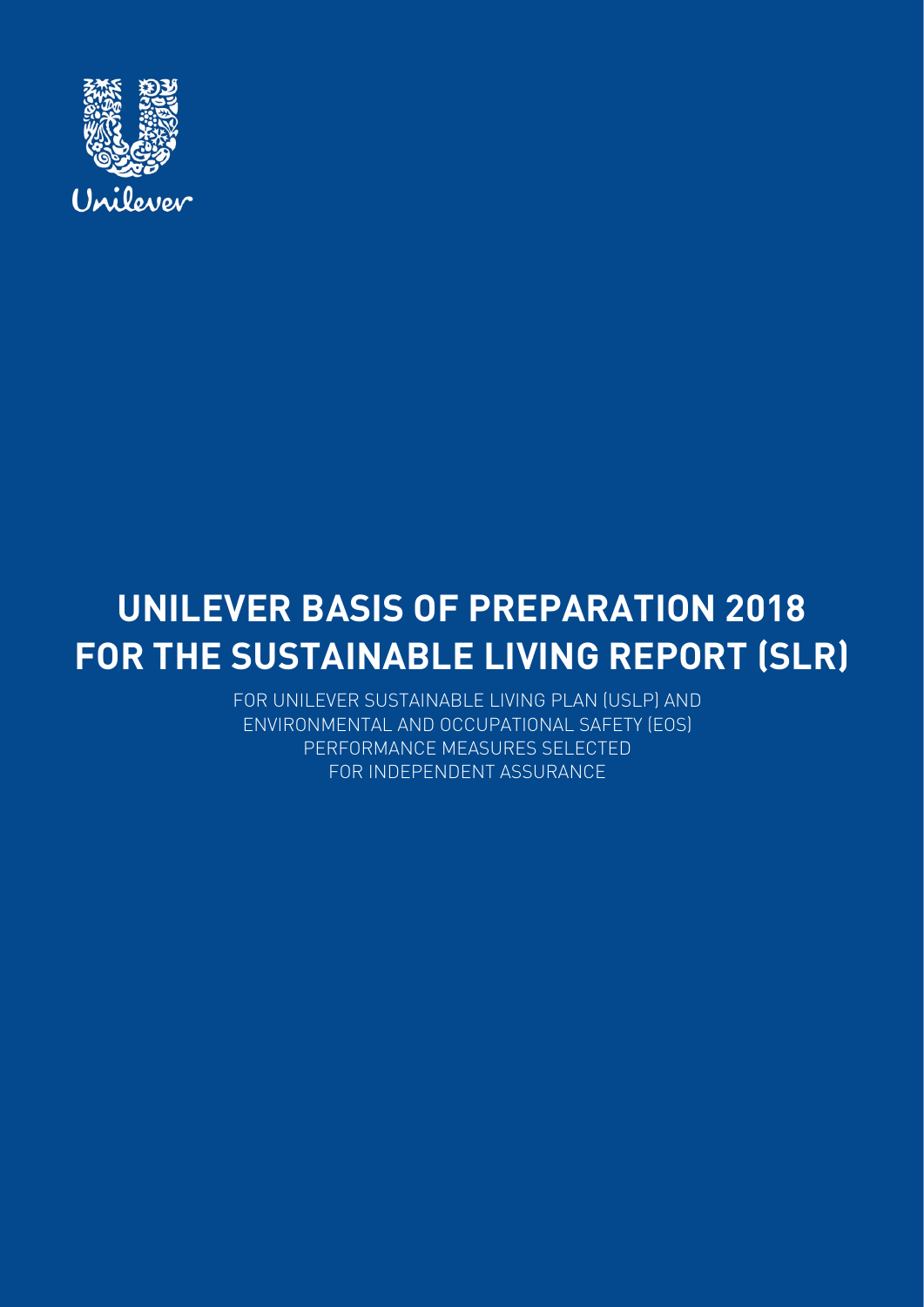## **Contents Page number**

| <b>Introduction</b>                                                          |                         |
|------------------------------------------------------------------------------|-------------------------|
| <b>Scope</b>                                                                 |                         |
| <b>Unilever Sustainable Living Plan (USLP)</b><br>performance measures       | $\overline{\mathbf{c}}$ |
| <b>Environment and Occupational Safety (EOS)</b><br>performance measures     | 3                       |
| Data sources                                                                 | 4                       |
| USLP performance data preparation<br>Health & hygiene (pillar commitment)    | 4<br>4                  |
| Waste (pillar commitment)                                                    | 9<br>9                  |
| Sustainable sourcing<br>Fairness in the Workplace<br>Opportunities for Women | 10<br>12                |
| <b>EOS performance data preparation</b><br>Water                             | 16<br>16                |
| Energy and greenhouse gas emissions (GHG)                                    | 17                      |
| Waste                                                                        | 18                      |
| Occupational safety                                                          | 18                      |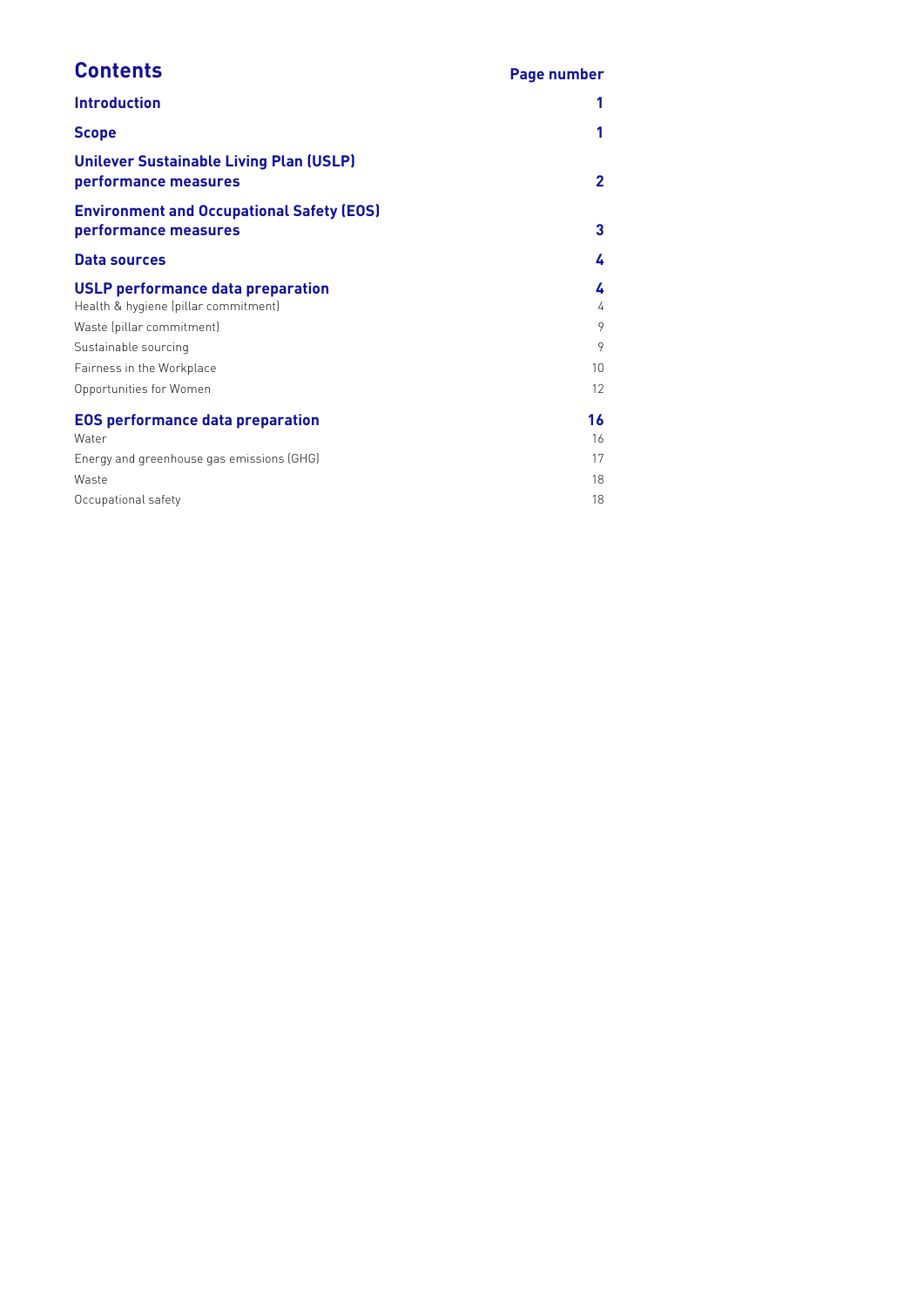### **1. Introduction**

PricewaterhouseCoopers LLP (PwC) has been appointed to provide limited assurance of selected USLP and EOS performance measures. This Basis of Preparation document sets out how these USLP and EOS performance measures, described in Section 2 below, have been prepared and reported, including their reporting periods.

The selection of USLP and EOS performance measures for limited assurance is explained in the "Independent Assurance" section of the online Unilever Sustainable Living Report.

Our USLP and EOS targets and the performance results achieved are described in full in the online Unilever Sustainable Living Report for 2018. A selection of targets and the performance results achieved are also described in the 2018 Annual Report and Accounts.

This document reflects our business objectives and processes and takes into account regulatory requirements applicable to our operations globally, industry codes of practice and voluntary guidance from external bodies. Unlike financial accounting standards, currently there are no industry norms or globally recognised established practices for measuring and evaluating performance data of this type. While these practices are evolving, it is important therefore to understand the approach we have taken with our data. We have established objective measurement techniques, including appropriate estimates and assumptions, for our performance data.

### **2. Scope**

This document summarises the definition, scope and data preparation for the performance measures listed below. The preparation of the USLP and EOS performance measures is detailed in Sections 4 and 5 respectively.

Unless otherwise indicated, the performance data includes newly acquired businesses as soon as the appropriate processes and systems are implemented to enable consistent data collation and Unilever Group level consolidation.

Operations categorised as joint ventures or investments are excluded from the scope of all performance measures, unless otherwise indicated.

The results of disposed businesses are included in the performance measures up to the date of disposal.

We ensure that appropriate procedures are in place to report performance data, in all material respects, as set out in this document. These procedures ensure that:

- the reported information reflects our performance;
- the data is meaningful and is consistent with the stated definitions and scope;
- any specific exclusions are stated clearly and explained;
- any assumptions we make as well as our accounting and calculation methods are clearly described; and
- the level of transparency is sufficient to enable users to have confidence in the integrity of our reporting.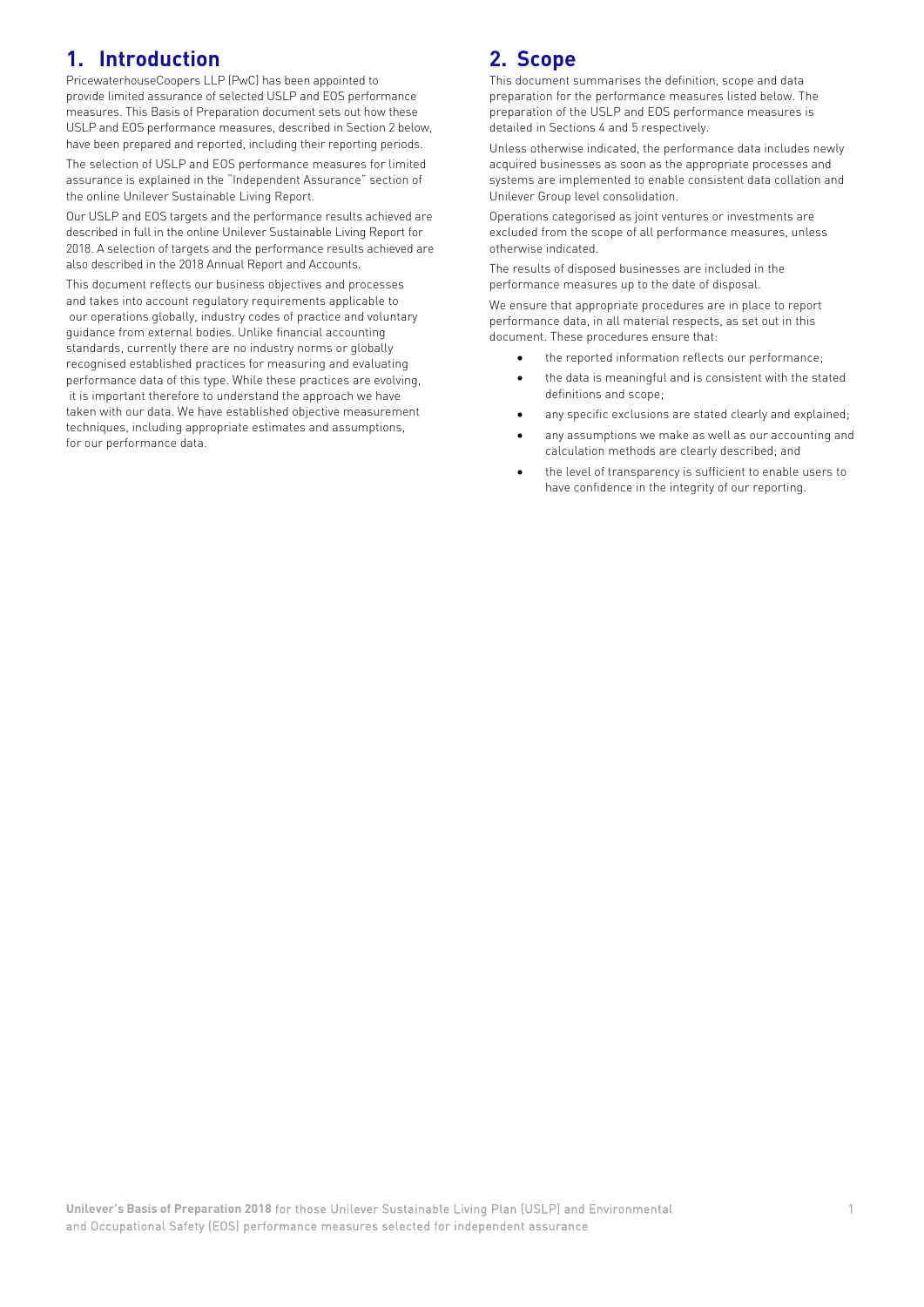| <b>USLP</b> indicator                                                                                        | Performance measured                                                                                                                                                                                                                                                                                                                 | 2018 reported performance result                                                                                                                                                                       |
|--------------------------------------------------------------------------------------------------------------|--------------------------------------------------------------------------------------------------------------------------------------------------------------------------------------------------------------------------------------------------------------------------------------------------------------------------------------|--------------------------------------------------------------------------------------------------------------------------------------------------------------------------------------------------------|
| Health & Hygiene (pillar<br>commitment):                                                                     | The number of people reached on a cumulative basis<br>$\bullet$<br>by an intervention through our programmes on                                                                                                                                                                                                                      | 653 million people reached by end<br>$\bullet$<br>of 2018.                                                                                                                                             |
| Helping people to improve<br>their health, hygiene or<br>wellbeing.                                          | handwashing, self-esteem, oral health, skin healing<br>and safe drinking water.                                                                                                                                                                                                                                                      | 106 billion litres of safe drinking<br>$\bullet$<br>water by end of 2018, of which                                                                                                                     |
|                                                                                                              | The number of litres of safe drinking water provided<br>$\bullet$<br>through the sale of Pureit devices since 2005.                                                                                                                                                                                                                  | 10 billion litres were provided<br>in 2018                                                                                                                                                             |
| Waste (pillar commitment):<br>Halve the waste associated<br>with the disposal of our<br>products by 2020.    | The percentage change in Unilever's waste impact<br>$\bullet$<br>(packaging that is not recycled or recovered, and<br>leftover product) per consumer use between the period<br>measured from 1 January 2010 to 31 December 2010<br>("2010 baseline") and the period measured from<br>1 July 2017 to 30 June 2018 ("2018 footprint"). | 31% decrease in the waste<br>$\bullet$<br>associated with the consumer use<br>of our products.                                                                                                         |
| <b>Fairness in the Workplace:</b><br>Implement the UN Guiding<br>Principles on Business and<br>Human Rights. | Implementing the UN Guiding Principles on Business<br>$\bullet$<br>and Human Rights throughout Unilever's operations<br>and publicly reporting on progress.                                                                                                                                                                          | A series of implementation<br>$\bullet$<br>activities have been carried out<br>to continue embedding the UN<br>Guiding Principles on Business<br>and Human Rights throughout<br>Unilever's operations. |
| <b>Fairness in the Workplace:</b><br>Responsible Sourcing Policy                                             | The percentage of procurement spend on suppliers<br>$\bullet$<br>who meet the mandatory requirements of Unilever's<br>Responsible Sourcing Policy (RSP) from 1 January 2018<br>to 31 December 2018.                                                                                                                                  | 61% of procurement spend meeting<br>$\bullet$<br>the mandatory requirements of the<br>Unilever RSP.                                                                                                    |
| <b>Sustainable Sourcing:</b><br>Sustainable dairy                                                            | The percentage of dairy products purchased from<br>$\bullet$<br>sustainable sources from 1 January 2018 to 31<br>December 2018.                                                                                                                                                                                                      | 75% of dairy products purchased<br>$\bullet$<br>sustainably by end of 2018.                                                                                                                            |
| <b>Opportunities for Women:</b><br>Build a gender-balanced<br>organisation with a focus<br>on management.    | The percentage of women who were in Unilever<br>$\bullet$<br>management roles as at 31 December 2018.                                                                                                                                                                                                                                | 49% of women were in Unilever<br>$\bullet$<br>management roles as at<br>31 December 2018.                                                                                                              |
| <b>Opportunities for Women:</b><br>Promote safety for women<br>in communities where<br>we operate.           | Number of women enabled to access initiatives aiming<br>$\bullet$<br>to promote their safety for the period 1 January 2017 to<br>30 September 2018.                                                                                                                                                                                  | Enabled 8,891 women to access<br>$\bullet$<br>initiatives aimed at promoting<br>their safety.                                                                                                          |
| <b>Opportunities for Women:</b><br>Enhance access to<br>trainingand skills                                   | Number of women we have enabled to access<br>$\bullet$<br>initiatives aiming to develop their skills for the period<br>1 October 2010 to 30 September 2018.                                                                                                                                                                          | Enabled 1,723,800 women to access<br>$\bullet$<br>initiatives aimed at developing<br>their skills.                                                                                                     |
| <b>Opportunities for Women:</b><br>Expand opportunities<br>our retail value chain.                           | Number of women enabled to access initiatives aiming<br>$\bullet$<br>to expand their opportunities in our retail value chain<br>for the period 1 July 2017 to 30 September 2018.                                                                                                                                                     | Enabled 113,407 women to access<br>$\bullet$<br>initiatives aimed at expanding<br>their opportunities in our retail<br>value chain.                                                                    |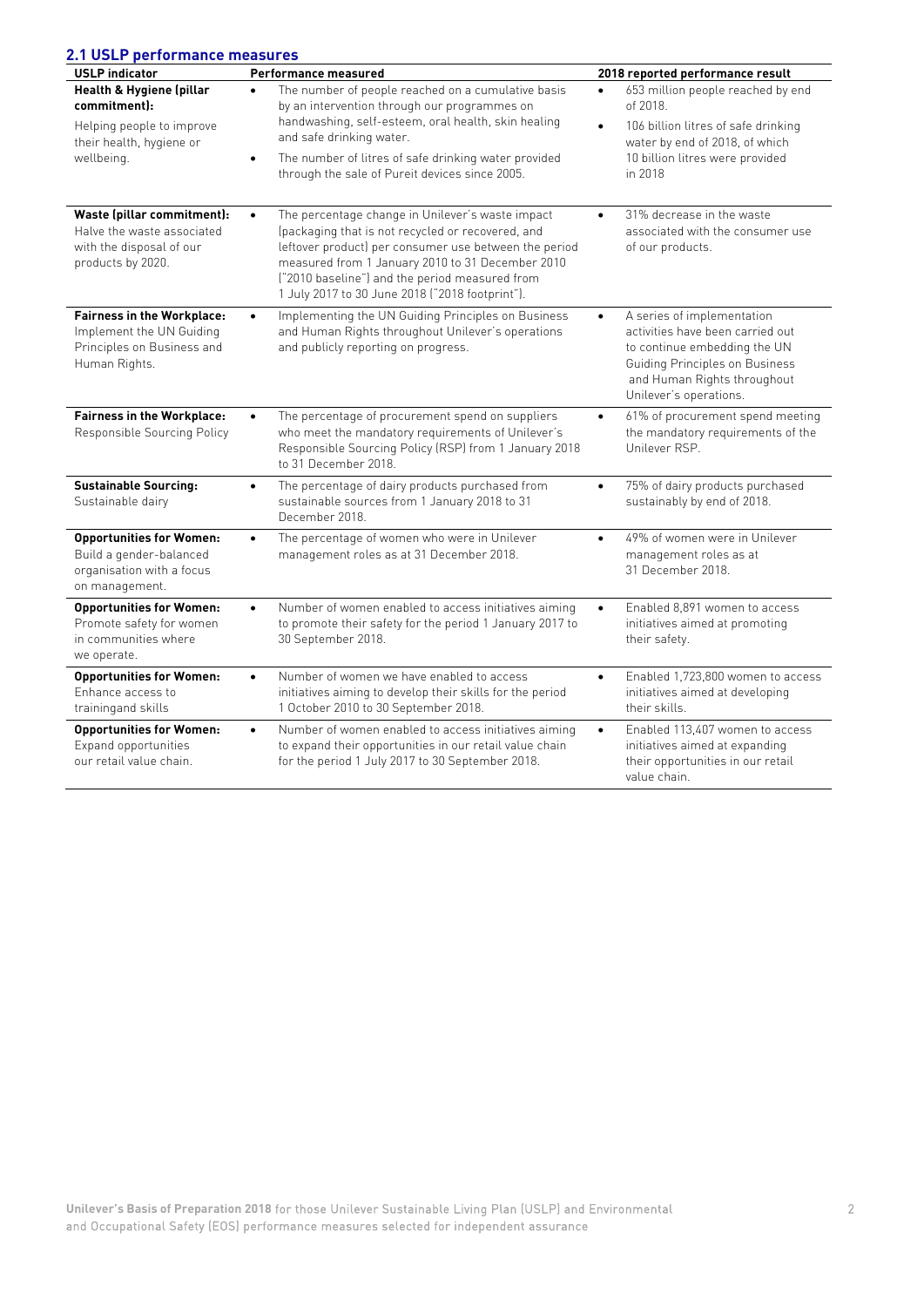### **2.2 EOS performance measures**

| <u>----- porton</u><br><b>EOS indicator</b>                                         | Performance measured                                                                                                                                                                                                    | 2018 reported performance result                                                                                                                |
|-------------------------------------------------------------------------------------|-------------------------------------------------------------------------------------------------------------------------------------------------------------------------------------------------------------------------|-------------------------------------------------------------------------------------------------------------------------------------------------|
| <b>Water:</b><br>Reduce water use<br>in manufacturing.                              | Water abstracted in m <sup>3</sup> per tonne of production                                                                                                                                                              | $1.67 \text{ m}^3$ /tonne.<br>$\bullet$                                                                                                         |
|                                                                                     | Change in the volume of water in $m3$ abstracted in 2018<br>$\bullet$<br>[1 October 2017 to 30 September 2018] compared to<br>2008 (1 January 2008 to 31 December 2008)*.                                               | $22.5$ million fewer m <sup>3</sup> of water<br>$\bullet$<br>abstracted in 2018 than in 2008.<br>44% reduction in water abstracted<br>$\bullet$ |
|                                                                                     | Percentage change in the water abstracted per tonne<br>$\bullet$<br>of production in 2018 (1 October 2017 to 30 September<br>2018) compared to 2008 (1 January 2008 to 31<br>December 2008)*.                           | per tonne of production in 2018<br>compared to 2008.<br>0.96 kg/tonne.<br>$\bullet$                                                             |
|                                                                                     | Emissions of chemical oxygen demand (COD) in kg per<br>$\bullet$<br>tonne of production.                                                                                                                                |                                                                                                                                                 |
| <b>Energy and greenhouse gas</b><br>emissions:<br>Reduce GHG from<br>manufacturing. | CO <sub>2</sub> emissions from energy use in tonnes (market<br>$\bullet$<br>based).                                                                                                                                     | 1,438,042 tonnes (market based)<br>$\bullet$<br>1,964,505 tonnes (location based)<br>$\bullet$                                                  |
|                                                                                     | CO <sub>2</sub> emissions from energy use in tonnes (location<br>$\bullet$<br>based).                                                                                                                                   | 70.46 kg/tonne<br>$\bullet$<br>1,347,840 fewer tonnes of C)2 from                                                                               |
|                                                                                     | CO <sub>2</sub> emissions from energy use in kg per tonne of<br>$\bullet$<br>production (market based).                                                                                                                 | $\bullet$<br>energy use in 2018 than in 2008                                                                                                    |
|                                                                                     | Change in the tonnes of CO2 from energy (market<br>$\bullet$<br>based) in 2018 (1 October 2017 to 30 September 2018)<br>compared to 2008 (1 January 2008 to 31 December<br>$2008$ <sup>*</sup> .                        | 52% reduction in CO <sub>2</sub> from energy<br>$\bullet$<br>use (market based) per tonne of<br>production in 2018 compared to<br>2008.         |
|                                                                                     | Percentage change in CO <sub>2</sub> from energy use (market<br>$\bullet$<br>based) per tonne of production in 2018 (1 October 2017<br>to 30 September 2018) compared to 2008 (1 January<br>2008 to 31 December 2008)*. | 1.27 GJ/tonne<br>$\bullet$                                                                                                                      |
|                                                                                     | Energy use in gigajoules per tonne of production.<br>$\bullet$                                                                                                                                                          |                                                                                                                                                 |
| Waste:<br>Reduce waste from<br>manufacturing.                                       | Hazardous waste in kg per tonne of production.<br>$\bullet$                                                                                                                                                             | 0.17 kg/tonne.<br>$\bullet$                                                                                                                     |
|                                                                                     | Non-hazardous waste in kg per tonne of production.<br>$\bullet$                                                                                                                                                         | 0.03 kg/tonne.<br>$\bullet$                                                                                                                     |
|                                                                                     | Total waste sent for disposal per tonne of production.<br>$\bullet$                                                                                                                                                     | 0.20 kg/tonne.<br>$\bullet$                                                                                                                     |
|                                                                                     | Change in the tonnes of total waste sent for disposal in<br>$\bullet$<br>2018 (1 October 2017 to 30 September 2018) compared<br>to 2008 (1 January 2008 to 31 December 2008)*.                                          | 146,946 fewer tonnes of total waste<br>$\bullet$<br>sent for disposal in 2018 than<br>in 2008                                                   |
|                                                                                     | Percentage change in the total waste sent for disposal<br>$\bullet$<br>per tonne of production in 2018 (1 October 2017 to<br>30 September 2018) compared to 2008 (1 January 2008<br>to 31 December 2008 <sup>*</sup> .  | 97% reduction in total waste sent<br>$\bullet$<br>for disposal per tonne of production<br>in 2018 compared to 2008.                             |
| <b>Occupational safety:</b><br>Reduce workplace injuries<br>and accidents           | Number of fatal accidents in 2018 (1 October 2017 to<br>$\bullet$                                                                                                                                                       | 1 fatality.<br>$\bullet$                                                                                                                        |
|                                                                                     | 30 September 2018).<br>Accident rate: Total Recordable Frequency Rate (TRFR)<br>$\bullet$<br>per 1,000,000 man-hours in 2018 (1 October 2017 to<br>30 September 2018).                                                  | 0.69 accidents per 1 million man-<br>$\bullet$<br>hours worked.                                                                                 |

\* The baseline 12-month reporting period is considered to be comparable to the 12-month reporting period for 2018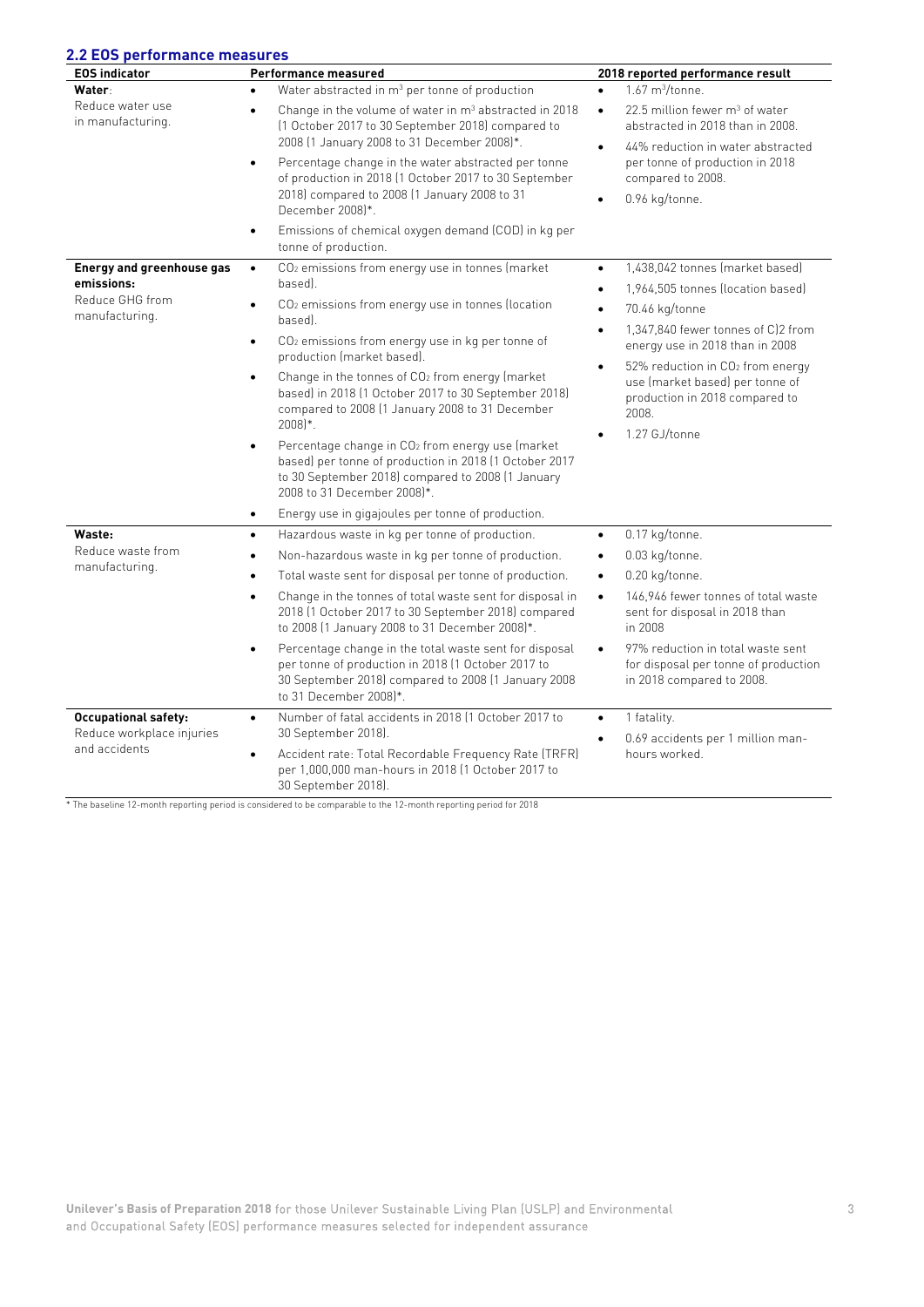### **3. Data sources**

Our objective is to gather and report reliable and robust data. We are committed to providing transparency on the quality of the data where we consider there are matters which are material to users of the information. The information we report is subject to internal review processes and, where relevant and/or required, peer review. All performance measures in the above tables, 2.1 and 2.2, are subject to external assurance unless specifically noted.

#### **3.1. USLP performance measures**

Our data reporting systems for Unilever Sustainable Living Plan targets and performance are evolving and we continue to work to align data recording and reporting methods across the Unilever Group. This includes working with third parties where we rely on their data to provide input and support our performance.

#### **3.2. EOS performance measures**

Every year we collect data on key measures of environmental performance. This is collated and analysed using a web‐based Environmental Performance Reporting tool (EPR). Since 2008 we have reported our CO2 emissions with reference to the GHG Protocol\*\*.

For the reporting period 1 October 2017 to 30 September 2018, 274 manufacturing sites in 68 countries reported environmental performance data. In some cases, multiple factories occupy one manufacturing site.

For the two occupational safety performance measures, we collect data from our manufacturing sites and non‐manufacturing sites via our Occupational Safety (OS) tool. For the reporting period 1 October 2017 to 30 September 2018, 506 sites reported occupational safety performance measures.

\*\* The Greenhouse Gas Protocol Initiative is a multi-stakeholder partnership of businesses, NGOs, governments and others convened by the World Resources Institute (WRI), US‐based environmental NGO, and the World Business Council for Sustainable Development (WBCSD), a Geneva‐based coalition of 200 international companies. Launched in 1998, the Initiative's mission is to develop internationally accepted greenhouse gas (GHG) accounting and reporting standards for business and to promote their broad adoption.

## **4. USLP performance data**

#### **preparation**

Sections 4.1 – 4.9 detail the basis of preparation for each USLP performance measure.

#### **4.1a Health & Hygiene (pillar commitment) - Helping people to improve their health, hygiene or wellbeing**

#### **Performance measures**

• Number of people reached through our initiatives which aim to improve health, hygiene or wellbeing by the end of 2018.

#### **Definitions**

The people reached is measured by the number of interventions achieved through our initiatives: Lifebuoy handwashing, Dove Self-Esteem, Oral Care Brush Day & Night, Domestos sanitation, Vaseline Healing Project initiative and through the sale of Pureit devices. In some cases, the same person will be reached by more than one intervention as they have more than one health, hygiene or wellbeing need. Our cumulative total captures the sum of people reached by each of our individual interventions.

An intervention is an interaction, via one of our initiatives, with an individual regarding a health, hygiene or wellbeing need. There are various definitions associated with our initiatives.

The key ones are noted below.

#### i. Lifebuoy handwashing

The people reached are measured by the number of interventions achieved through our Lifebuoy handwashing programmes. An intervention is an interaction with an individual regarding the need to improve hygiene through handwashing with soap.

The Lifebuoy handwashing programmes are designed to reach children through schools, to reach mothers through health clinics and women's groups, and to reach people in remote areas via rural outreach programmes such as 'Khushion Ki Doli' (KKD) in India. KKD is a multi-brand marketing initiative which reaches out to consumers in media dark villages to promote messages from a variety of Unilever home and personal care brands including Lifebuoy.

Reach is calculated as the total number of direct contacts in each of our handwashing programmes multiplied by the average number of individuals in a household ('household multiplier').

Direct contact is defined as an individual who has attended a handwashing behaviour change programme consisting of interactive elements such as educational videos, games, stories as well as demonstrations regarding handwashing. These elements align to five 'non-negotiables' that we have identified as being important principles of Lifebuoy's behaviour change interventions. They are: 1) programme drives sustained practice of handwashing with soap for 21 days, 2) mother-child interaction, 3) glo germ demo, 4) reward, 5) pledge. They are informed by behaviour change best practice and are grounded in a deep understanding of the target and their soap-use behaviour. Our programmes are encouraged to cover all five nonnegotiables. The direct contacts are only counted once they have completed a minimum of three of these five non-negotiables.

#### ii. Dove self-esteem

The Dove Self-Esteem Project (DSEP) consists of a number of body confidence (building self-esteem) programmes and tools: 1) Confident Me (materials enable a teacher to lead an in-class session), 2) True To Me (provides youth leaders and mentors of young people with interactive, offline activities for young people, 3) Free Being Me and Action on Body Confidence (educational programme developed by the World Association of Girl Guides and Girl Scouts (WAGGGS) and Dove that is delivered by Scout and Guide leaders), 4) Uniquely Me (activity booklet for parents and carers to use with girls), 5) Mindful Me (guide for mentors of girls – discontinued in 2017), 6) Dove Day (global event where trained Unilever staff and business partners run workshops on body confidence). Additionally, Dove.com/self-esteem is the go-to destination for information and activities linked to body confidence and includes downloadable materials and articles for parents, teachers and youth leaders for the programmes mentioned above.

Reach is calculated as the number of young people (7-17-year olds) who have been meaningfully engaged with one of the above initiatives. One hour is the minimum length of time required for young people to be meaningfully engaged. This engagement time is based on analysing several different studies about self-esteem by the DSEP Global Experts at Centre for appearance research and previously a set of advisors forming a board. Since 2016, the Board has been replaced by the on-going work that the Unilever global Dove team has been conducting with the academic partners at the Centre for Appearance Research on evaluating engagement tools and their impact and separate experts for project-based work specific to their skill set and Dove's need.

#### iii. Oral Care Brush Day & Night

The people reached are measured by the number of interventions achieved through our Brush Day & Night television ("TV") advertising campaigns and school programmes. An intervention is an interaction with an individual regarding the need to improve hygiene by brushing teeth in the morning (day) and the evening (night).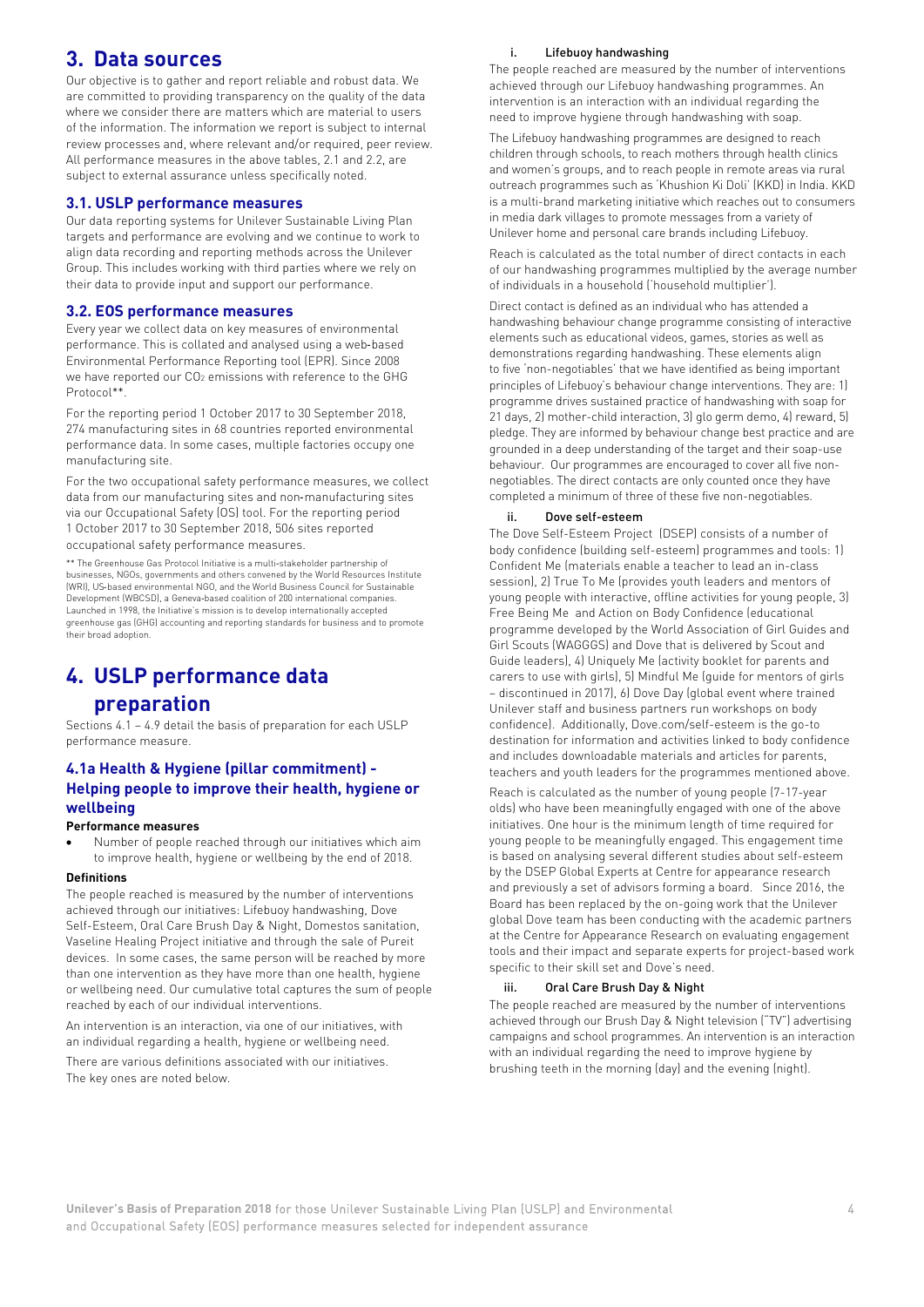The oral health initiatives aim to encourage people to brush day and night in two ways:

#### TV advertising

The oral health TV advertising is carried out through a series of Signal, AIM, Mentadent, Pepsodent, Prodent and P/S television campaigns (TVCs) to encourage children and mothers to brush day and night. The primary target audience for the TVCs are mothers with children in the age range 4 to 12.

Reach is based on the percentage of the audience which is the primary target watching the TVCs in the relevant countries. School programmes

The oral health school programmes are designed to reach children through a 21-day school programme, consisting of interactive elements, such as educational videos, games, stories as well as demonstrations regarding toothbrushing. These elements align to five 'non-negotiables' that we have identified as being important principles of behaviour change interventions, which follow the five levers of change model. They are: 1) make it easy, 2) make it a habit, 3) make it understood, 4) make it rewarding, and 5) make it desirable.

Our school programmes are encouraged to cover all five nonnegotiables. Children are counted if they have attended a programme which has completed a minimum of three of these five non-negotiables.

#### iv. Pureit safe drinking water

Pureit offers a range of in-home water purifiers that provide safe drinking water and meets stringent safety standards in the countries that the Pureit devices are sold.

Reach was calculated as the number of people who gained access to safe drinking water based on the sale of Pureit devices and its consumables for the period 1 January 2005 to 31 December 2013. In 2014 we stopped counting the number of people reached from sale of Pureit devices and added a new target which measures the volume (number of litres) of safe drinking water provided since 2005.

#### v. Domestos sanitation

Domestos provides partial or full funding to the following programmes, which help a person gain improved access to a toilet:

- UNICEF
- Cleaner Toilet, Brighter Future ("CTBF") delivered via implementation partners such as local NGO, government agency or an activation agency

Improved access to a toilet is defined as: UNICEF

- Promoting the benefits of using clean toilets in communities to encourage a change in behaviour so that people stop the practise of open defecation and get a toilet. This is done through behaviour change or capacity building programmes
- Improving the sanitation of schools in India through capacity building and training programmes focussed on improving operation and maintenance of toilets in schools.

Cleaner Toilet, Brighter Future ("CTBF")

• Improving the quality of existing toilet facilities in schools through support for light maintenance, operation, training of school personnel, and/or minor refurbishment activities.

The number of people reached is measured in the following ways: UNICEF

- The number of people living in a community, where behaviour change programmes have been run by UNICEF, who no longer practise open defecation.
- The number of people indirectly reached through capacity building programmes run by UNICEF.
- The number of children in schools reached indirectly by capacity building and training programmes which improve sanitation by focussing on operation and maintenance.

Cleaner Toilet, Brighter Future ("CTBF")

The number of people reached is defined as the number of children enrolled in a school where the toilets' cleanliness and usability has improved to a basic service level.

Clean means:

• A toilet facility free of litter, toilet cubicle walls and floor are free of visible traces of faeces or urine, and the toilet bowl/pan/slab is free of visible traces of faeces and urine (cleanliness).

A basic service level means toilets are usable, comprising:

- Toilets are accessible to students (doors are unlocked, or a key is available at all times) (accessibility)
- Toilets have closable doors that lock from the inside and no large gaps in the structure (privacy)
- Toilet facilities offered in the school include: flush/pourflush toilets, pit latrines with slab or composting toilets, which are operational and not blocked (functioning).

All children enrolled at a school are counted when a minimum of one additional toilet for girls and one additional toilet for boys is clean and usable, conforming to the basic service level. Only the female children or only the male children at a school will be counted if an additional toilet meeting the basic service level is only available for girls or for boys. Both boys and girls will be counted if the additional toilet is a mixed-use facility.

#### vi. Vaseline skin healing

The people reached are measured by the number of interventions achieved through our Vaseline Healing Project initiative. An intervention is "an interaction with an individual regarding a skin healing need".

The Vaseline Healing Project aims to help heal the skin of people in need in two ways:

#### Product donations

Unilever donates Vaseline products (petroleum jelly and lotions) to beneficiary organisations through a global partner, Direct Relief, who distributes the products. Vaseline products are made available to patients by health care workers at the beneficiary organisations. In some beneficiary organisations, the Vaseline products are also made available for use by the staff.

There are two main types of beneficiary organisations: In the USA, there are a large number of small, local organisations who provide health care services to underserved populations, where people typically live at risk of poverty, in geographic isolation or in the wake of disaster, and lack access to healthcare. In other countries, there are a number of large organisations who provide health care services to both underserved populations and to people affected by disasters and emergencies.

Reach is calculated as the number of products distributed by Direct Relief to beneficiary organisations for donation to individuals, reduced by the number of product losses and damages and the number of products that have been distributed to the same person more than once (e.g. repeat patients).

#### Healing missions

Unilever partners with Direct Relief which send dermatologists on healing missions to areas of acute need (e.g. refugee camps) to work with beneficiary organisations to help treat patients with skin conditions. The list of the healing missions with start and end date for each mission is identified by Direct Relief. At the start of the calendar year Unilever Vaseline Global team approves the list of healing missions to be run in areas of acute needs. As part of a healing mission consultation, dermatologists diagnose and treat skin conditions.

Reach is calculated as the total number of patients treated for skin conditions.

**Unilever's Basis of Preparation 2018** for those Unilever Sustainable Living Plan (USLP) and Environmental 5 and Occupational Safety (EOS) performance measures selected for independent assurance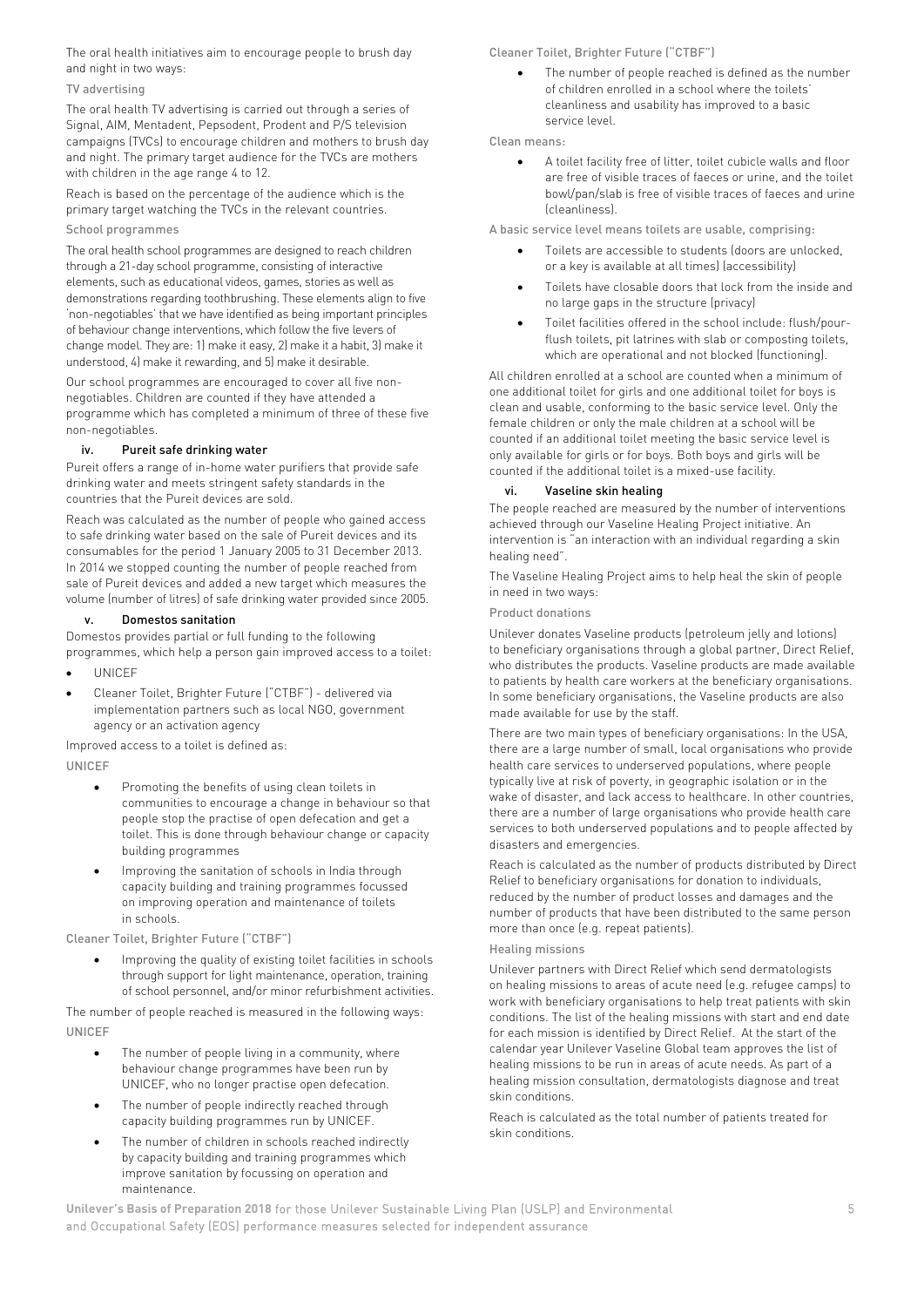#### **Scope**

The number of countries in which the initiatives have been carried out is:

- i. **Lifebuoy handwashing:** Lifebuoy programmes have been carried out in 29 countries.
- ii. **Dove self-esteem:** Dove self-esteem programmes have been carried out in 141 countries
- iii. **Oral Care Brush Day & Night:** Oral Care Brush Day & Night campaigns have been carried out in 24 countries.
- iv. **Pureit safe drinking water:** People have been reached through the sale of Pureit devices in 12 countries.
- v. **Domestos sanitation:** Domestos programmes have been carried out in 73 countries.
- vi. **Vaseline skin healing:** The Vaseline Healing Project has been carried out in 57 countries.

#### **Performance data preparation and assumptions**

The performance measure is calculated by the Unilever group team by summing the number of people reached by each of the initiatives. This performance measure is subject to internal review to identify and correct material anomalies before it is reported.

The approach taken to measure our performance data is dependent on the initiative and is set out below:

**i. Lifebuoy handwashing:** Number of people reached by Lifebuoy handwashing programmes since 2010 (this covers period from 1 January 2010 to 31 December 2018).

The average number of attendees of intervention sessions (direct contacts) are logged and consolidated into the total number of direct contacts per programme in each 'in scope' country. This data is captured by local programme administrators (third party agencies and/or Unilever staff), consolidated and reviewed at country level, before being shared with our Unilever group team for review and reporting.

A household multiplier is applied when the specific programme has met at least three of the five non-negotiables. The application of the household multiplier is based on previous research evidence which demonstrates that each individual will take back to their family household the learning from attending the intervention programme.

In the case of multi-brand rural intervention programmes, such as KKD in India, we count the total number of direct contacts attending i.e. we do not apply a household multiplier to these programmes.

For the countries which have been running programmes before 2014, the average number of individuals in a household in each ' in scope' country is based on national census data or recognised survey data. For countries in which the programmes have been executed for the first time since 2014, average number of individuals in a household is based on the latest census data taken from Euromonitor International.

Where different handwashing programmes are run in the same locations, contact with more than one family member of a single household could result. To remove this double counting, we exclude the direct contacts reached of a programme according to the following:

- Where two programmes are run in the same area the programme with lower reach (by direct contact) is excluded.
- In Vietnam and Indonesia, where programmes which target mothers and programmes which target schoolchildren run concurrently, a statistical analysis is used to determine any double counting.

No adjustment is made for siblings from the same household reached directly by programmes due to lack of accurate sibling data. Total reach of people helped is the sum of people reached through on-ground handwashing education programmes. The Unilever global brand team consolidates the data on an excel spreadsheet and calculates the total people reached.

All supporting documentation is uploaded into Unilever's Electronic Measurement and Assurance ("ELMA") tool for storage. This is reviewed and approved by the Metric Owner.

ii. **Dove self-esteem:** Number of young people reached through the DSEP initiatives since 2005 (this covers the period 1 January 2005 to 31 December 2018).

The approach taken to measure our performance data is set out below:

The young people reach number is measured using a combination of registers (of individuals or number of materials handed out) at local events and data analytics tools for materials downloaded from dove.com/self-esteem or those of our partner organisations (i.e. WAGGGS and member associations).

The majority of the reach data is captured by local programme administrators (third party agencies/associations and/or Unilever staff) and then reviewed at country level by Unilever Dove brand managers. The data is consolidated and reviewed by the Unilever global Dove team.

The reach count for downloaded materials is determined by applying discounting and multiplier factors depending on the type of materials being accessed. For example, with WAGGGS, using Google analytics we:

- measure the number of downloads of the 11-14s activity pack and the 7-10s activity pack;
- reduce this by 50% to account for double downloads or material not being with a group of girls; and
- multiply by the average group size of girls attending (based on information provided by WAGGGS).

The risk of double-counting of lives reached is taken into account as follows:

- The overall take up of multiple DSEP initiatives (i.e. at school and youth group) remains relatively low.
- Teachers' lesson planning ensures the risk of students receiving body confidence education more than once in the same school year is highly unlikely.
- Specific discounting and multiplier factors have been applied to the programmes.
- **iii. Oral Care Brush Day & Night:** The number of people reached through the Brush Day & Night campaign since 1 January 2010 (this covers the period 1 January 2010 to 31 December 2018).

Data is collected and consolidated as follows:

#### TV advertising

The number of people reached is based on the penetration of specific Oral Care television campaigns (TVCs) in-scope countries for the 12-month period.

The TVC data is captured by local third-party agencies that determine what percentage of the relevant target audience (mothers with children aged 4-12) would have seen the Oral Care TVCs. A global third-party media data agency, Mindshare, consolidates the country level data.

In order to determine the reach data for each in-scope country, discounting and multiplier factors are applied as follows:

- The percentage of the target audience watching the TVCs (over the 12-month period) is multiplied by the number of mothers (with children aged 4-12) in each country to give a total reached number. The household data is provided by Euromonitor International (same source used for Lifebuoy).
- A discounting factor is applied to take account of possible double-counting risks when similar TVCs are aired over a number of years. For example, if a TVC was run in the prior year, only 1/12 of the current year total reached number is used, and if the TVC was run in the year before, only 2/12 is used, and so on.

**Unilever's Basis of Preparation 2018** for those Unilever Sustainable Living Plan (USLP) and Environmental 6 and Occupational Safety (EOS) performance measures selected for independent assurance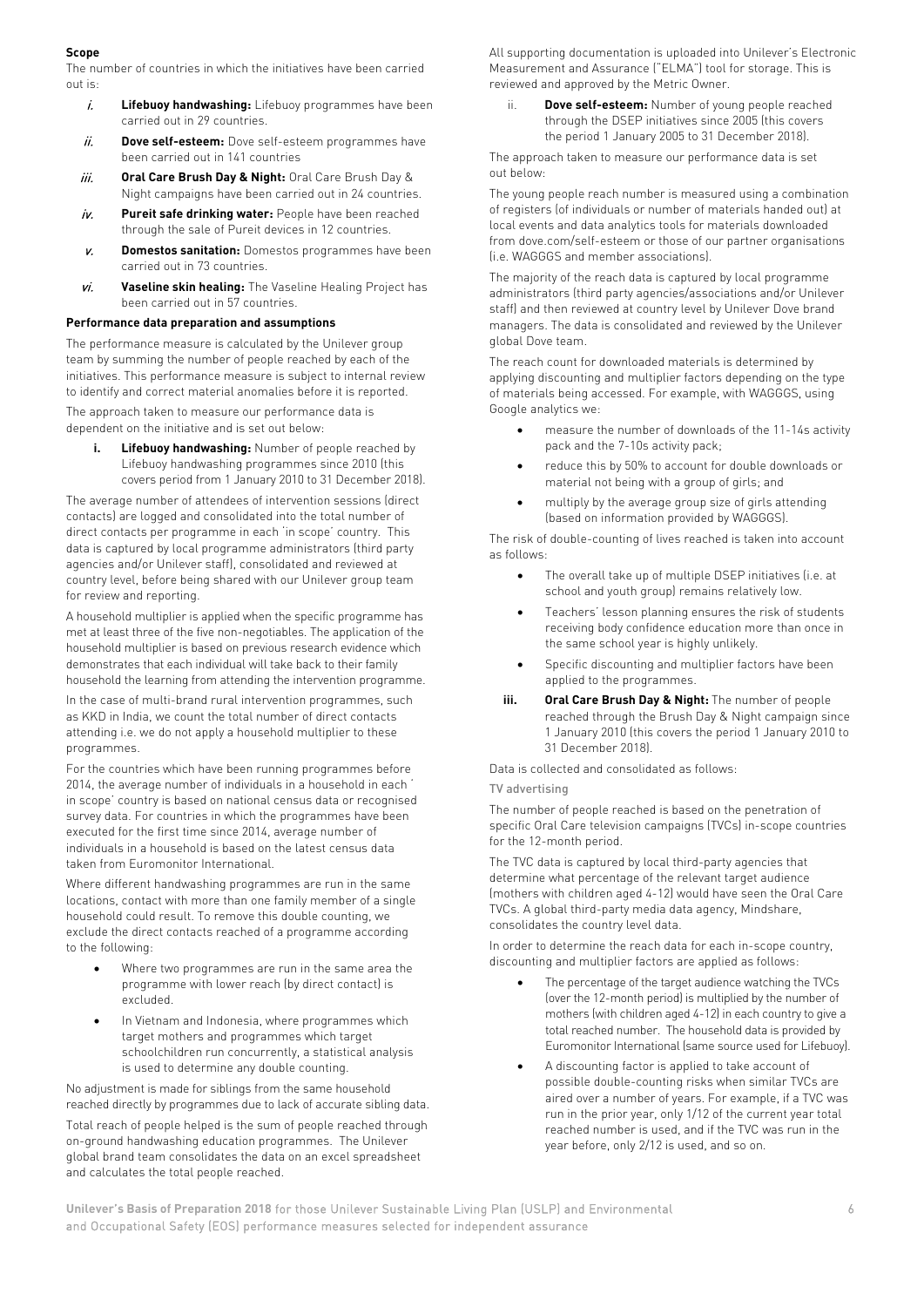In some countries, where access to the coverage data from TVCs or population data is not available or there has been a socio-political crisis, reach data is excluded.

The total data, per in-scope country, is provided to the Unilever Oral Care team for review and reporting.

#### School programmes

The number of children reached is based on the number of children attending schools running the 21-day school program in in-scope countries during the 12-month period.

The number of children participating in school programmes in ' in scope' countries are captured in spreadsheets and logged in Unilever's Electronic Measurement and Assurance ("ELMA") tool by local programme administrators (third party agencies and/or Unilever staff). The data is aggregated in ELMA, which calculates the total number of children reached in each country, and is reviewed by Unilever country brand managers.

The country level data is aggregated in ELMA, which calculates the total number of people reached by school programmes, and is reviewed by the Unilever global brand team. To avoid the risk of double counting within the reporting year, local partners who are responsible for selecting the schools where the programme will be run, aim to select schools where the programme has not been previously run. If the same school is re-visited, only those children who were not previously part of the programme will be counted e.g. if the school programme reached children in school years 1, 2 and 3 during the first year of running the programme, then in the subsequent year of running the programme at the same school, only the new school year 1 children will be counted.

Overlap of TV advertising and School programmes

The global brand team checks if an oral health school programme has been conducted in a country or location where a TV advertising campaign has previously taken place. Where this has occurred, to account for the risk that some people reached by TV advertising could also be reached by school programmes, the number of people reached by school programmes is deducted from the number of people reached by TV.

The total number of people reached is the sum of people reached through school programmes and by TV advertising. The Unilever global brand team consolidates the data on an excel spreadsheet and calculates the total people reached.

Pureit safe drinking water: The number of people reached (gaining access to safe drinking water) through sales of Pureit devices (Pureit water purifiers and Germ Kill Kits) from 1 January 2005 to 31 December 2013.

The number of people reached (gaining access to safe drinking water) through sales of Pureit devices

(Pureit water purifiers and Germ Kill Kits) between 1 Jan 2005 to 31 Dec 2013.

The numbers of Pureit devices sold are obtained from the relevant Unilever sales management systems in each 'in scope' country. It is assumed that all Pureit devices distributed in each 'in scope' country are used by individual households in that country.

The number of people gaining access to safe drinking water is calculated from the total number of Pureit devices sold multiplied by the average number of individuals in a household applicable to each of the 'in scope' countries.

The following assumptions have been included in the calculations:

- Unilever's range of Pureit devices and consumables sold to its customers (e.g. retailers) are sold onto end-consumers.
- All consumables and devices sold are used upon purchase.
- The full purification capacity of each consumable is used within one year.
- The full purification capacity of each consumable is used before replacement.
- There is a zero percent failure rate, as all returns can be repaired and returned to consumers.

The average number of individuals in a household in each 'in scope' country is based on national census data or recognised survey data. The number of people who have gained access to safe drinking water from Pureit has been rounded down to the nearest 5 million.

*v.* **Domestos sanitation:** The number of people reached by Domestos funded programmes which help people gain improved access to a toilet (this covers the period 1 January 2012 to 31 December 2018).

The performance measure is calculated by the Unilever global Domestos brand team by summing the number of people reached by each of the programmes.

For each of the programmes, information is received from the implementation partners, either at the end of an activity or on dates agreed with the implementation partner. The performance measure is subject to internal review to identify and correct factual anomalies before it is reported.

#### UNICEF

All information is collected, assessed and calculated by UNICEF in accordance with its own methodology and reported to Unilever. The number of people reached is calculated in three ways:

- The number of people reached by behaviour change programmes or by capacity building programs is calculated by estimating the number of people living in communities that have been declared as open defecation free. The assessment of whether the practise of open defecation has ended is made by UNICEF/ the government or relevant implementing organisation. Once a community has been declared open defecation free, the whole population of that community is included, as it is assumed that they will all benefit from the change in behaviour
- The number of people indirectly and directly reached by other capacity building programmes is calculated by multiplying the number of households with a new toilet by a household multiplier (UNICEF source data). This is based on the assumption that all individuals in the household will use the new toilet.
- The number of children who have gain improved access to sanitation in schools through capacity building and training is calculated as the number of children in a school that has met the standard approved by the Indian government.

Where programmes have been entirely funded by Unilever, all people reached are included in the reported number.

Where programmes are partially funded by Unilever the number of people reached is reported based on Unilever's proportion of funding i.e. the % of Unilever funding is applied to the total people reached.

Cleaner Toilet, Brighter Future ("CTBF")

The Unilever local brand team and CTBF implementation partner agrees with local municipalities or the Ministry of Education which schools in a country or region may require improvement to school toilet facilities. A list of schools whose facilities will be reviewed is agreed.

Reviews are performed by the implementation partner or school representative to assess usability and cleanliness of toilet facilities following a standard procedure. The participating school and/or the implementation partner document the observations and results on a standardised form. The reviews indicate the state of the toilet facilities and the specific interventions required to improve the toilet facilities. The specific interventions required e.g. locks required on doors, regular cleaning, are agreed by the Unilever local brand team and the implementation partner with the school principal. The implementation partner provides training or instructions on how to perform the improvements and maintenance of the toilet facilities.

**Unilever's Basis of Preparation 2018** for those Unilever Sustainable Living Plan (USLP) and Environmental 7 and Occupational Safety (EOS) performance measures selected for independent assurance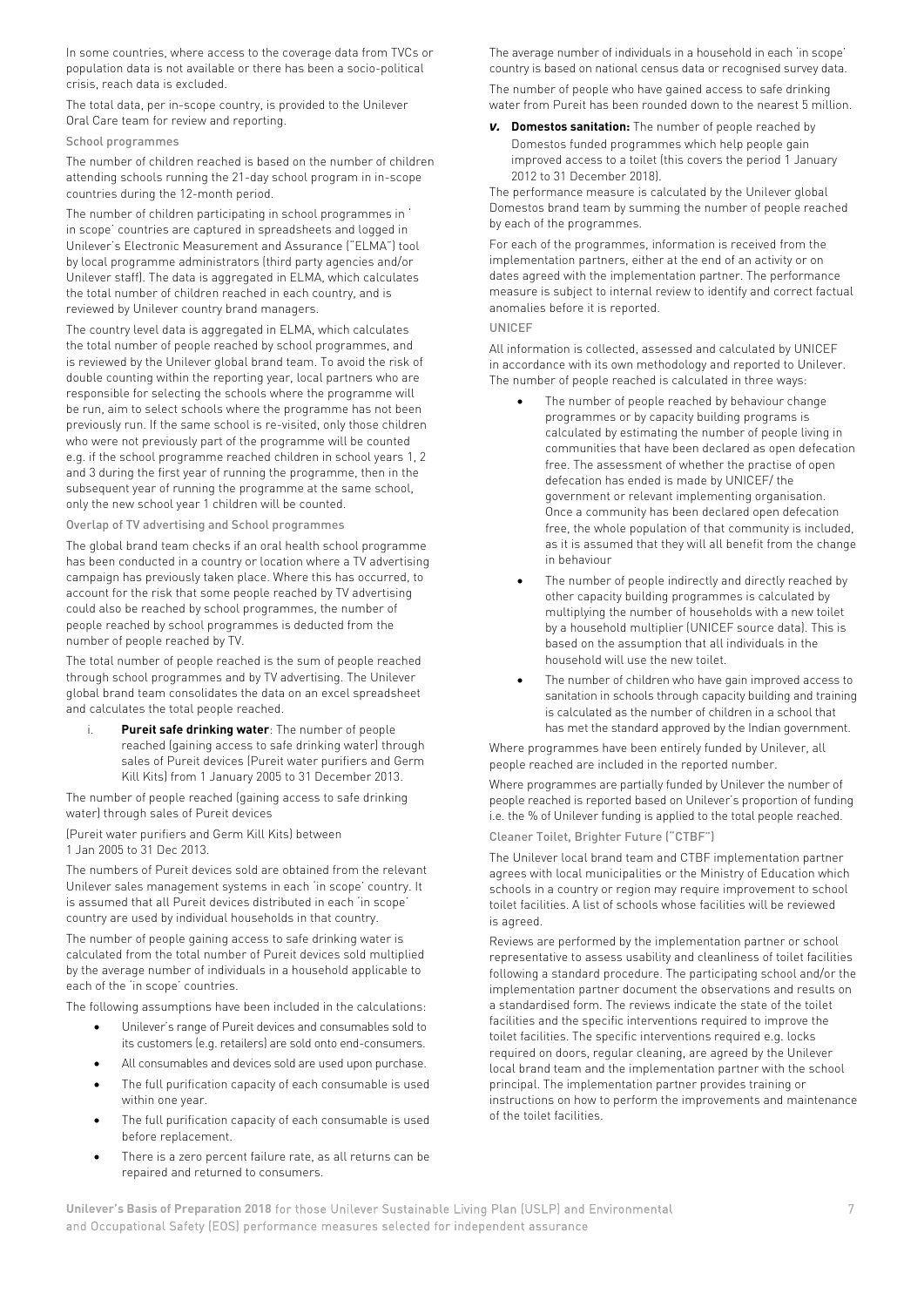The implementation partner or school representative also obtains the number of children enrolled at the school, split by gender, from the school administration and documents it on the standardised form. The standardised forms are sent by the implementation partner to the Unilever local brand team who keeps a list of schools and number of enrolled children which have been reviewed.

After six weeks, the school representative or the implementing partner, evaluates progress against the review conducted before the intervention started and documents the result on a standardised form. A sample of schools that completed the standardised form will be visited and checked by an external agency to assess the success of the interventions and the validity of the results presented by either the implementing partner or school representative. Sampling is done on a statistical basis taking into account number of schools in the programme and location. The verification is conducted by an external agency to independently validate that the toilets have improved their cleanliness and usability to a basic service level. The results of the verification are applied to the total number of children enrolled in schools where the interventions took place i.e. a discount factor for any schools not meeting the usability basic service level and cleanliness is applied. This calculation is performed by the Unilever local team in the country or region and provided to the Unilever global team for review.

In the subsequent year, the school administrators of schools where interventions took place to improve toilet facilities in the previous year, provide the number of new children enrolled in their first year of school to the implementation partner. A further independent verification is performed on a sample of schools, using the same list of schools where interventions took place to improve toilet facilities in the previous year, to check that basic service levels for usability and cleanliness are still being met. Sampling is done on a statistical basis taking into account the number of schools in the programme and location. The results of this verification is applied to the total number of new children enrolled at schools i.e. a discount factor for any schools who no longer meet the basic service level for usability and cleanliness is applied.

#### Double counting

The risk of double counting exists where i) a person can be reached by both the UNICEF and CTBF programmes because they are run in the same country or are targeted at the same group of people or ii) people can access the same programme more than once in one year or over a number of years.

The Metric Owner performs an assessment of this risk during the reporting period by checking for any instances where different programmes have been run in the same locations and by checking if any repeated programmes have been run in the same location since the start of the reporting period of the programme. Where the risk of double counting is identified, the Metric Owner reviews the locations overlap and deducts the number of people reached from the most recent programme.

#### Calculation of total number of people reached

The children reached at each school is recorded either on paper, or in excel spreadsheets or in a tool. The Unilever global team aggregates the number of children reached for each country or region in an excel spreadsheet to calculate the total number of children enrolled in schools where the basic service levels have been met during the reporting period. This is added to the previous years' results to calculate the cumulative result.

The supporting information and documentation for the calculation is collected and stored in Unilever's Electronic Measurement and Analysis ("ELMA") tool.

**vi. Vaseline skin healing:** The performance measure is calculated by the Unilever Vaseline brand team by summing the number of people reached by product donations and healing missions.

Data is collected and consolidated as follows:

#### Product Donations

The number of products distributed by Direct Relief is tracked in the Direct Relief SAP system. Direct Relief provides Unilever with a monthly report from SAP for the number of products distributed by location. Every 6 months Unilever Vaseline Global team checks that the data received from the Direct Relief monthly aligns to the numbers of products donated by Unilever during the 6 months period.

The number of product damages and losses is calculated by Direct Relief based on the % of historic damages and losses and we apply it to the total of products distributed. This percentage is assumed to stay the same year on year and will not be recalculated.

The number of products distributed to the same patient more than once (repeat patient) is estimated based on an annual Direct Relief survey conducted with the beneficiary organisations as to the % of repeat patients they treat. This % is recalculated annually by Direct Relief using the survey.

The Unilever Vaseline brand team collects the data and performs the calculation on an excel spreadsheet. The calculation is the total number of products distributed to patients or made available to a member of staff less % of product losses and damages less the % of repeat patients.

#### Healing Missions

The partner organisation tracks the number of patients treated for skin conditions at the end of the healing mission and provides Unilever Vaseline brand team with a report monthly of the number of patients treated for skin conditions at the end of the healing mission by location. The partner organisation confirms in the report that they have reviewed names of patients treated and eliminated any names that appear twice on the list.

Where product donations and healing missions are delivered in the same location, only the reach of healing missions is counted.

Total reach of people helped is the sum of people reached through product donations and healing missions. The Unilever Vaseline brand team consolidates the data on an excel spreadsheet and calculates the total people reached.

All supporting documentation with calculation is uploaded into ELMA for storage. This is reviewed and approved by the Metric Owner.

#### **4.1b Health & Hygiene (pillar commitment) - Helping people to improve their health, hygiene or wellbeing Performance measures**

The number of litres of safe drinking water provided through the sales of Pureit devices (Pureit water purifiers and Germ Kill Kits) by the end of 2018.

#### **Definitions**

Pureit offers a range of in-home water purifiers that provide safe drinking water and meets relevant safety standards in the countries that the Pureit devices are sold.

The volume, in litres, of safe drinking water is based on the capacity of the Pureit devices sold between 1 January 2005 and 31 December 2018

#### **Scope**

There are 12 countries "in-scope" of this performance measure where Pureit is currently available: Bangladesh, Brazil, China, Ghana, India, Indonesia, Kenya, Mexico, Nigeria, Pakistan, Philippines and Sri Lanka.

In March 2014, Unilever acquired Qinyuan, which sells water purification devices in China. The number of litres of safe drinking water provided by Qinyuan is not currently in the scope of this performance measure.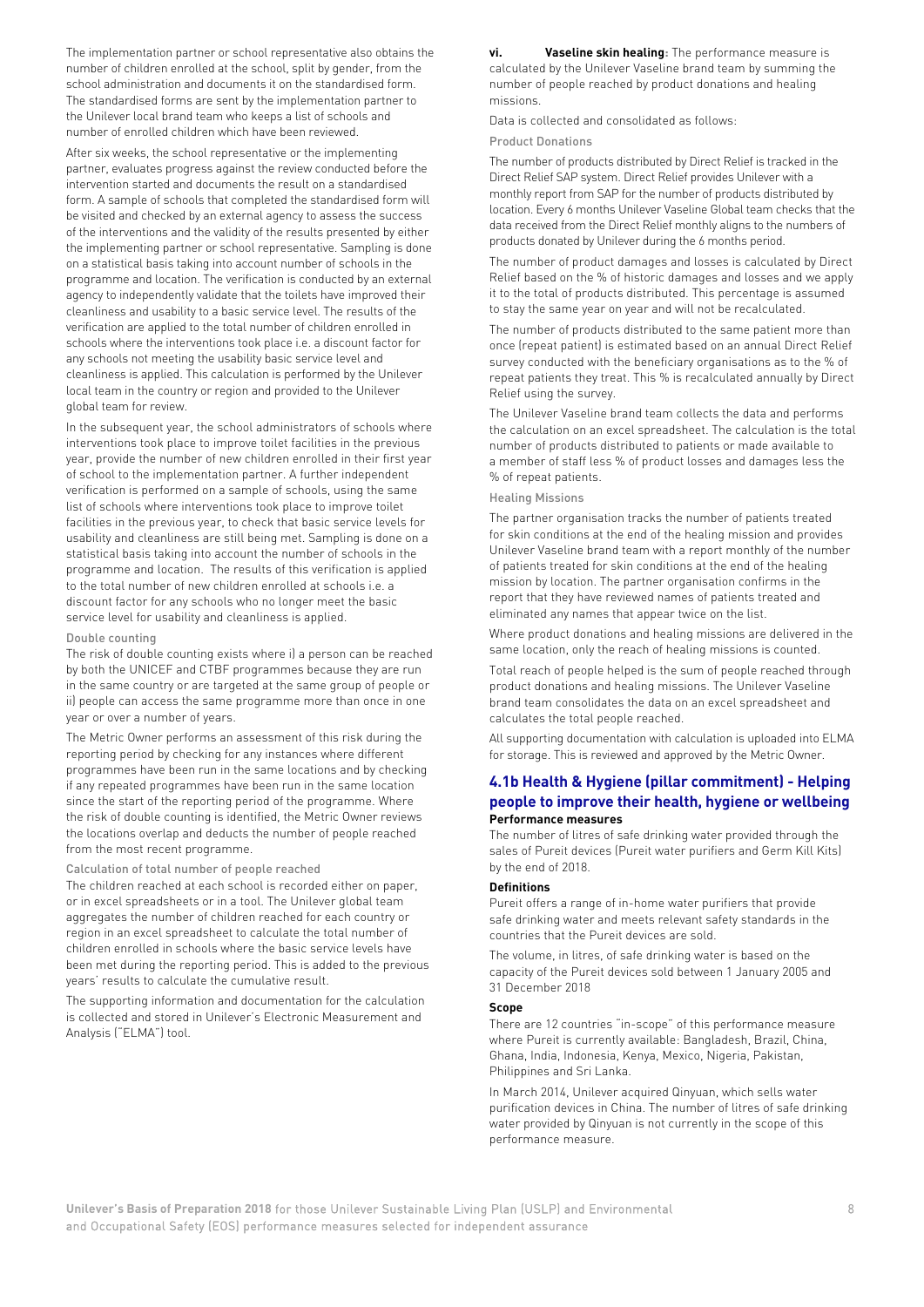#### **Performance data preparation and assumptions**

The number of litres of safe drinking water provided through the sales of Pureit devices (Pureit water purifiers and Germ Kill Kits) since 2005. The reporting period is from 1 January 2005 to 31 December 2018.

The number of litres of safe drinking water provided is calculated as the total number of devices and consumables sold multiplied by the total purification capacity (in litres) of each device or consumable during its lifetime, for each of the countries in scope of the performance measure.

The volume measured is the capacity of the device and not the actual/assumed consumption by individuals. The purification capacity of each product has been determined through product certificates and tests to confirm the purity which have been reviewed and signedoff by Unilever's Research and Development team.

The following assumptions have been included in the calculations:

- Unilever's range of Pureit devices and consumables sold to its customers (e.g. retailers) are sold onto end-consumers.
- All consumables and devices sold are used upon purchase.
- The full purification capacity of each consumable is used within one year.
- The full purification capacity of each consumable is used before replacement.
- There is a zero percent failure rate, as all returns can be repaired and returned to consumers.

A number of consumables (Germkill Kits) were provided to distributors to package with Pureit devices and not sold separately as replacements. This has resulted in double counting litres of safe water between 2011 and 2015 for these consumables. The cumulative number to 2015 is restated from 78 billion litres to 73 billion litres

#### **4.2 Waste (pillar commitment) - Halve the waste impact associated with the disposal of our products by 2020**

#### **Performance measure**

The percentage change in the waste impact of our products across the lifecycle per consumer use between the period measured from 1 January 2010 to 31 December 2010 ("2010 baseline") and the period measured from 1 July 2017 to 30 June 2018 ("2018 footprint").

#### **Definitions**

- The waste performance measure considers waste from disposal of our primary and secondary packaging only to the extent that this has not been recycled, reused, or recovered, plus product left behind in the primary pack at disposal ('leftover').
- The waste performance measure is expressed on a 'per consumer use' basis. 'Per consumer use' refers to the consumed amount per individual portion, single use or serving of a Unilever product by one person. It is based on the amount of product sold to the consumer, and either the recommended dose/use or habits data.
- Recycled packaging refers to packaging that has been converted back into its original material.
- Recovery refers to the recapture of energy embedded within packaging.
- Reuse refers to packaging which is reused for its original application.

#### **Scope**

Our waste performance measure calculates the waste related to the disposal of our packaging and leftover.

- In 14 USLP countries: Brazil, China, France, Germany, India, Indonesia, Italy, Mexico, Netherlands, Russia, South Africa, Turkey, UK, and USA.
- For our 11 categories: Beverages, Deodorants, Dressings, Hair Care, Household Care, Ice Cream, Laundry, Oral Care, Savoury, Skin Care, Skin Cleansing.

• In two phases in our life cycle: raw materials (primary packaging and secondary packaging, which has not been recycled or recovered), and consumer use (leftover).

Products excluded from the waste performance measure are:

- Those for which the required data is not available with sufficient detail and/or where Unilever does not have direct influence over the footprint of the finished product, namely: products developed and manufactured through our joint venture operations, products distributed to professional markets via Food Solutions, bulk items and export items that are sold to third parties as unfinished products, promotional items and complex packs, and tools and devices (including Pureit).
- Those which have exceptionally high sales volumes expressed in per consumer uses and represent a negligible proportion of our absolute impact, thereby having the potential to distort the 'per consumer use' performance measure (namely Q Tips cotton swabs, Annapurna salt, and Vaseline lip balm).

The Spreads business was sold in mid-2018 and is excluded from the performance measure to ensure alignment with the existing business structure. The 2010 baseline has accordingly been restated by an increase of 5% to 0.82g per consumer use.

These exclusions are applied consistently across the GHG, water and waste performance measures.

#### **Performance data preparation and assumptions**

Calculating this performance measure requires a detailed analysis of the waste impacts of thousands of products spread across 14 key countries. The results are calculated at a corporate level on a per consumer use basis. The waste impact is calculated for a representative sample of products, based on a clustering of products. The clustering aims to account for at least 80% of our sales volume in the key countries. The representative product assessment is then extrapolated at a category and country level to account for the unclustered products in each of the 14 key countries.

For each representative product, a number of internal and external data sources are used to describe the various life cycle activities and inputs (e.g. specification of product, consumer use data). Consumer use is determined based on either consumer habits studies or onpack recommendations. In cases where relevant consumer habits studies are unavailable, internal expert opinion is used. Consumer use data often varies by country. The amount of packaging that has been recycled, reused, or recovered is determined using relevant Recycling and Recovery Indices ("RRI") from each of the 14 key countries. Sources of RRI include government-published or industryaverage data. In cases where these sources are unavailable or unreliable, internal expert opinion is used.

#### **4.3 Sustainable sourcing – Sustainable dairy**

**Performance measure:** The percentage of dairy products purchased from sustainable sources from 1 January to 31 December of the current reporting period.

#### **Definitions**

Dairy products refers to products that are derived from milk, for example skim milk powder, fresh cream, butter oil, cheese.

Sustainable sources refers to suppliers of dairy products which comply with the requirements set out in the Unilever Sustainable Agriculture Code 2010 (SAC)<sup>1</sup> in order to be categorised as a sustainable source. The mechanisms to demonstrate compliance are outlined in the SAC Scheme Rules<sup>2</sup>.

#### **Scope**

All dairy material purchases are in scope for the performance measure except for:

- Dairy products which are classified as confectionary products e.g. chocolate flakes.
- Dairy purchased by third parties that manufacture products for Unilever.

**Unilever's Basis of Preparation 2018** for those Unilever Sustainable Living Plan (USLP) and Environmental 9 and Occupational Safety (EOS) performance measures selected for independent assurance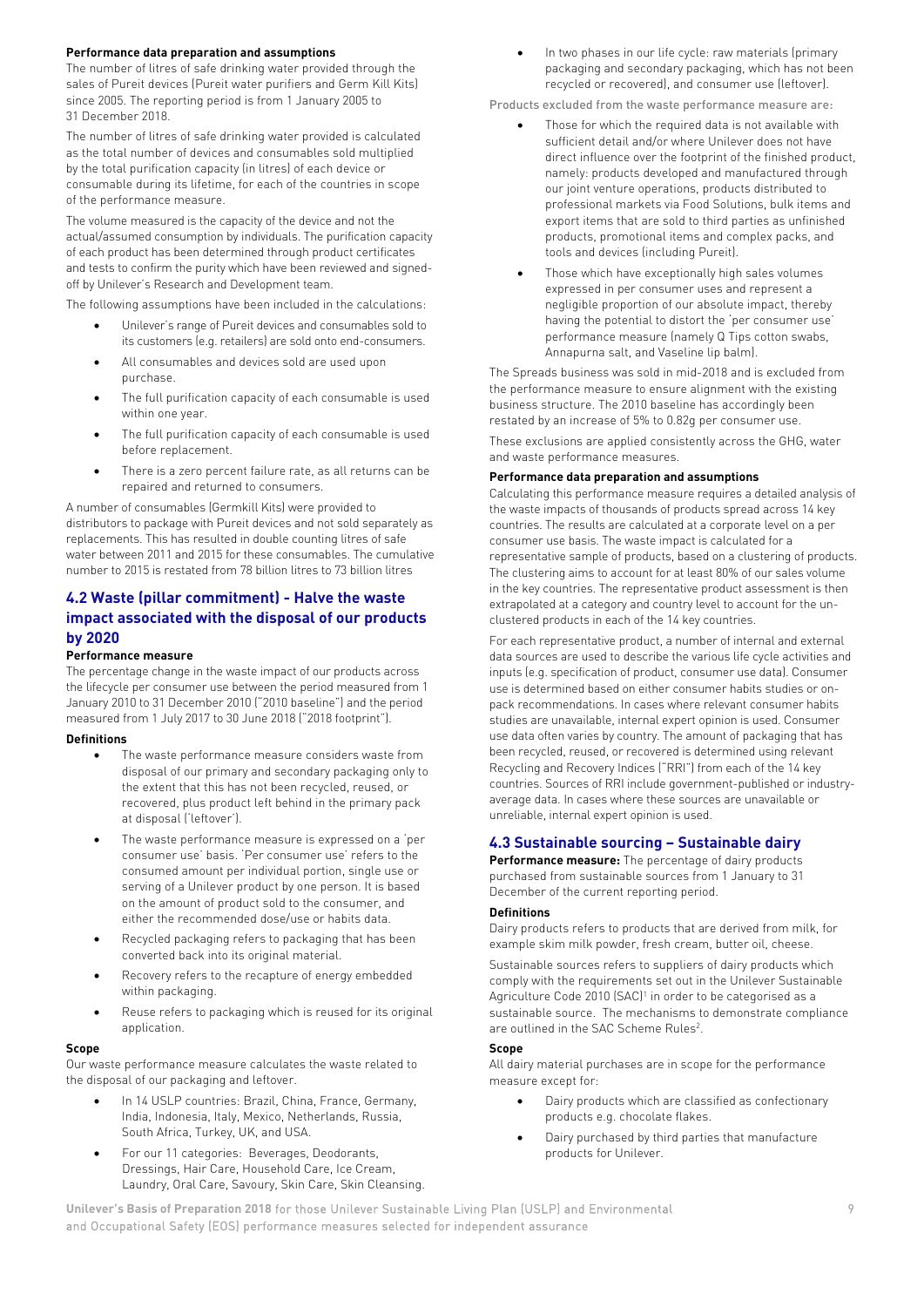#### **Performance data preparation and assumptions**

All dairy product purchases are recorded in Unilever's purchasing systems in tonnes. In North America, suppliers' invoices record the dry weight equivalent of dairy supplied i.e. the weight excluding the liquid component of the product. We apply a conversion factor to record the actual tonnes of dairy received in our purchasing systems. The proportion of dairy contained in the different dairy products purchased is recorded in a raw materials specification database. The calculation of the proportion of dairy products purchased from sustainable sources is undertaken as follows:

Calculate the total purchased volume of dairy

The purchased volume data of dairy products is extracted from the purchasing systems and stored in the sustainable sourcing system (the "SuSo system"). The respective proportion of dairy in each product purchased is taken from the raw material specification database and is used to determine the amount of dairy purchased in tonnes by multiplying the total purchased volume with the respective proportion of dairy. The volumes of dairy in each product are then summed to give the total purchased volume in tonnes. These calculations are performed automatically within the SuSo system.

Calculate the volume of dairy that is sustainably sourced Dairy products are classified as being sustainably sourced if one of the following criteria is met:

- The supplier has provided a self-declaration on their level of compliance with the SAC within the last 18 months or
- The supplier has provided evidence that its internal control system covers all requirements of the SAC in accordance with the scheme rules
- The supplier has provided annual confirmation that the dairy materials supplied by them are certified against third party standards determined to be equivalent to the SAC.

Unilever commissions an independent third party (Control Union Auditors) to verify a sample of supplier self-declarations each year. The sample group is determined on a statistical basis taking into account the sustainability risks associated with the supplier location and the volume purchased. The scope of the verification is from 1 April 2017 to 31 March 2018. The results of the verification are applied to the total purchased volumes for each raw material from 1 January 2018 to 31 December 2018.

Suppliers that comply with the SAC or provide raw materials which are certified against third party standards are 'tagged' as sustainable in the sustainable sourcing system using a sustainable sourcing factor ("SuSo factor"). Sustainable suppliers, identified by the SuSo factor are matched by supplier name, cluster and country with the total purchased volume records in the SuSo system to calculate sustainably sourced volumes (in tonnes) purchased from suppliers.

The sustainably sourced volumes from suppliers are summed to calculate the total sustainably sourced volumes (in tonnes) in the SuSo system.

Calculate the percentage of dairy from sustainable sources The total sustainably sourced volumes (in tonnes) are divided by the total purchased volumes (in tonnes) to calculate the proportion of sustainably sourced volumes.

1SAC 2010 - [https://www.unilever.com/Images/ul-sac-v1-march-2010-spread\\_tcm244-](https://www.unilever.com/Images/ul-sac-v1-march-2010-spread_tcm244-423998_en.pdf) [423998\\_en.pdf](https://www.unilever.com/Images/ul-sac-v1-march-2010-spread_tcm244-423998_en.pdf)

2SAC Scheme Rules 2010 [- https://www.unilever.com/Images/ul-sac-v1-march-2010](https://www.unilever.com/Images/ul-sac-v1-march-2010-spread_tcm244-423998_en.pdf) [spread\\_tcm244-423998\\_en.pdf](https://www.unilever.com/Images/ul-sac-v1-march-2010-spread_tcm244-423998_en.pdf)

#### **4.4 Fairness in the Workplace – Implement UN Guiding Principles on Business and Human Rights Performance measure**

A series of implementation activities have been carried out to continue embedding the UN Guiding Principles on Business and Human Rights throughout Unilever's operations.

#### **Definitions**

The United Nations Guiding Principles on Business and Human Rights ("UN Guiding Principles") is a global standard for preventing and addressing the risk of adverse impacts on human rights linked to business activity. Unilever's human rights approach is formed with reference to the UN Guiding Principles. The Human Rights Policy Statement document describes Unilever's commitment to respect global principles and the associated due diligence processes and governance of respect for human rights. Implementation means the ongoing embedding of these principles into Unilever's policies and processes, in response to changing requirements and identification of issues, so that they are followed by the business.

Implementation focuses on eight (8) salient human rights issues for Unilever (as set out in the Human Rights Report 2015).

These are:

- Discrimination: This is addressed in the Code of Business Principles ("COBP") and Respect, Dignity and Fair Treatment ("RDFT") Code Policy.
- Fair wages: This is addressed in the COBP, RDFT Code Policy and Framework for Fair Compensation.
- Forced labour: This is addressed in the COBP and RDFT Code Policy.
- Freedom of association: This is addressed in the COBP and RDFT Code Policy.
- Harassment: This is addressed in the RDFT Code Policy.
- Health and safety: This is addressed in the COBP and the Occupational Health and Safety Policy.
- Land rights: Principles and Guidance were implemented in 2018.
- Working hours: This is addressed in the RDFT Code Policy.

Description of implementation activities

The continued embedding of the UN Guiding Principles is the responsibility of business units and regional/global teams. The Unilever Integrated Social Sustainability (iSoSu) team co-ordinates this implementation and provides expert assistance to the business units and regional/global teams. The iSoSu team drives the human rights strategy and advocacy for Unilever and is led by the Global Vice President for Integrated Social Sustainability.

During 2018, the iSoSu team, which includes at least one representative in each Unilever country cluster (Europe, North America, Latin America, NAMET and RUB, Asia, Africa) performed awareness raising, capacity building and integration of the 8 salient human rights issues into business decision-making and processes through the implementation activities below. A review of the salient human rights issues was also carried out, with regional teams in Europe, the Americas, Asia and Africa.

Review of global policies and codes

- Where a human rights issue was identified and was not covered by a specific policy, the iSoSu team worked with the relevant business units to revise policies or create new standards, where necessary.
- The iSoSu team created Unilever's Human Rights Policy Statement in 2014; reviewed the RDFT Code Policy in 2016 and the COBP in 2015 with code policy owners to ensure that relevant salient human rights issues were addressed. There were no changes to these specific policies during 2018. Respective Unilever functions have also created or reviewed relevant policies.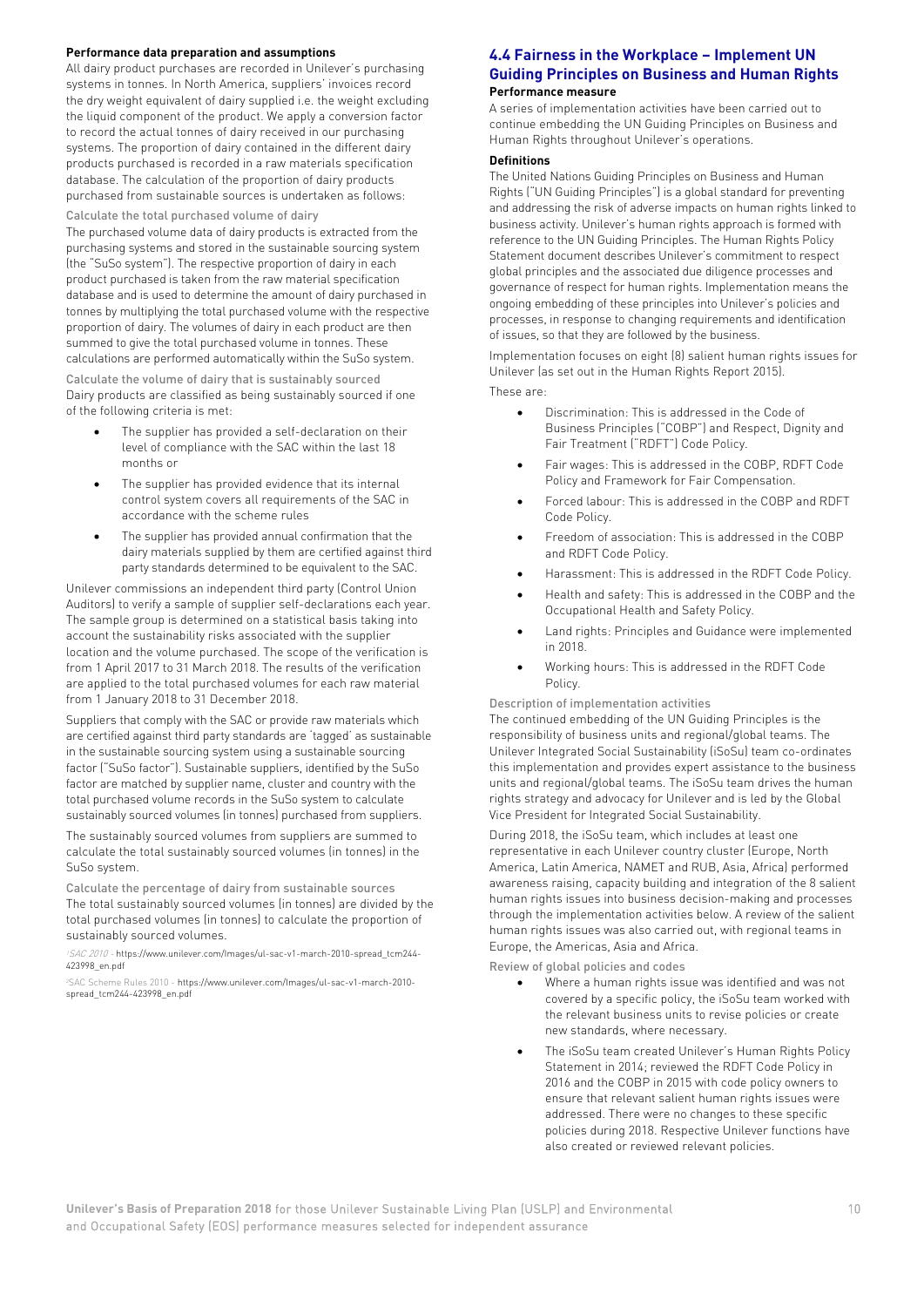#### **Training**

- The iSoSu team provided guidance to the business on understanding and interpreting the eight salient human rights issues, including through face to face and online training which was developed by the global learning team or other internal or external subject matter experts.
- Human rights principles have been included in the COBP training, which is required to be completed by all employees, third parties and contractors working at Unilever operational sites.
- Corporate Audit monitored internal controls to ensure that new employees have read and understood the COBP.

#### Review of legal requirements

• Unilever regional teams reported on human rights locally where legally required according to local legislation – e.g. Unilever published its updated Modern Slavery & Human Trafficking Statement in April 2018 in response to the UK Modern Slavery Act 2015.

Risk assessments, remediation and mitigation

- The Corporate Responsibility Committee, which oversees Unilever's conduct as a responsible global business, meets quarterly and ad hoc as required. The meetings include detailed discussions concerning the Code of Business Principles and associated Code Policies which set out the standards of conduct expected of all Unilever employees in their business endeavours such as no harassment, working hours limits, good health and safety etc. The Committee Chairman is responsible for reporting the findings from meetings to the Boards.
- The iSoSu team and Business Integrity team carried out country risk analyses using a risk assessment tool provided by an independent third party, undertook a review of non-compliances and obtained local business and external knowledge to identify which countries had a high risk of not complying with human rights principles ("high risk countries").
- Detailed country / site risk assessments were performed for high risk countries using an independent third party, which identified specific areas that required a remediation or mitigation plan.
- The iSoSu team, working with the relevant function/site created a detailed mitigation plan to address identified issues and support implementation.

Remediation and mitigation of business specific issues

- The iSoSu team were made aware of human rights issues that arose through internal escalation (e.g. from business units, regional/global teams, legal or human resources functions), or through external sources such as the media.
- The iSoSu team worked with the relevant business teams to create a plan to mitigate or remediate issues.

Public reporting of progress on implementing the UN Guiding Principles is performed with reference to the UN Guiding Principles Reporting Framework.

Progress is reported on an annual basis in the USLP online report, periodically in a separate Human Rights Progress Report, and in separate reports which are legally required, such as the Modern Slavery & Human Trafficking Statement which requires Unilever to state the measures put in place to eradicate slavery in the supply chain.

#### **Scope**

The performance measure covers a person employed by Unilever.

### **4.5 Fairness in the Workplace – Responsible Sourcing Policy**

#### **Performance measure**

The monetary value of purchases from suppliers who meet the mandatory requirements of Unilever's Responsible Sourcing Policy expressed as a percentage of total procurement spend calculated over the period from 1 January to 31 December of the reporting year.

#### **Definitions**

Total procurement spend

Procurement spend is the amount invoiced by all third-party suppliers to Unilever for goods and services (expressed in euros), except for purchases by companies acquired by Unilever which have not yet been integrated into Unilever's procurement systems.

#### Responsible Sourcing Policy ("RSP")

Unilever's RSP sets out twelve fundamental principles on respecting human and labour rights, ethical business practices and land rights and sustainability. Suppliers doing business with Unilever need to commit to all of these and meet the mandatory requirements set out for each fundamental principle. The fundamental principles are:

- Business is conducted lawfully and with integrity.
- All workers are treated equally and with respect and dignity.
- Work is conducted on a voluntary basis.
- All workers are of an appropriate age.
- All workers are paid fair wages.
- Working hours for all workers are reasonable.
- All workers' health and safety are protected at work.
- All workers have access to fair procedures and remedies.
- Work is conducted on the basis of freely agreed and documented terms of employment.
- All workers are free to exercise their right to form and/or join trade unions or to refrain from doing so and to bargain collectively.
- Land rights of communities, including indigenous peoples, will be protected and promoted.
- Business is conducted in a manner which embraces sustainability and reduces environmental impact.

See www.unilever.com/responsible-sourcing-policy for more information on the RSP. Unilever Supplier Qualification System

Unilever stores supplier details and information relating to their level of compliance with the RSP in a database called the Unilever Supplier Qualification System ("USQS"). Suppliers meeting all the mandatory requirements are given an overall tagging as compliant. Suppliers tagged as "compliant" in the USQS system are mapped to the procurement spend for those suppliers using a unique supplier code.

#### Risk Rating

Risk assessment is performed for all suppliers using country risk and commodity risk data from external third-party risk data providers. The suppliers' sites are categorised as high, medium or low risk.

Anti-Bribery and Corruption ("ABC") Screening is performed for all suppliers by an external third party. The screening checks for matches of the supplier with findings such as significant adverse media, politically exposed persons, presence on sanctions lists and state-owned companies.

#### De Minimis suppliers

These are suppliers who have made a declaration that they comply with the mandatory requirements of the RSP, who are assessed as being low risk and for whom Unilever intends to raise three or less purchase orders with an individual value of less than €10k during the reporting period.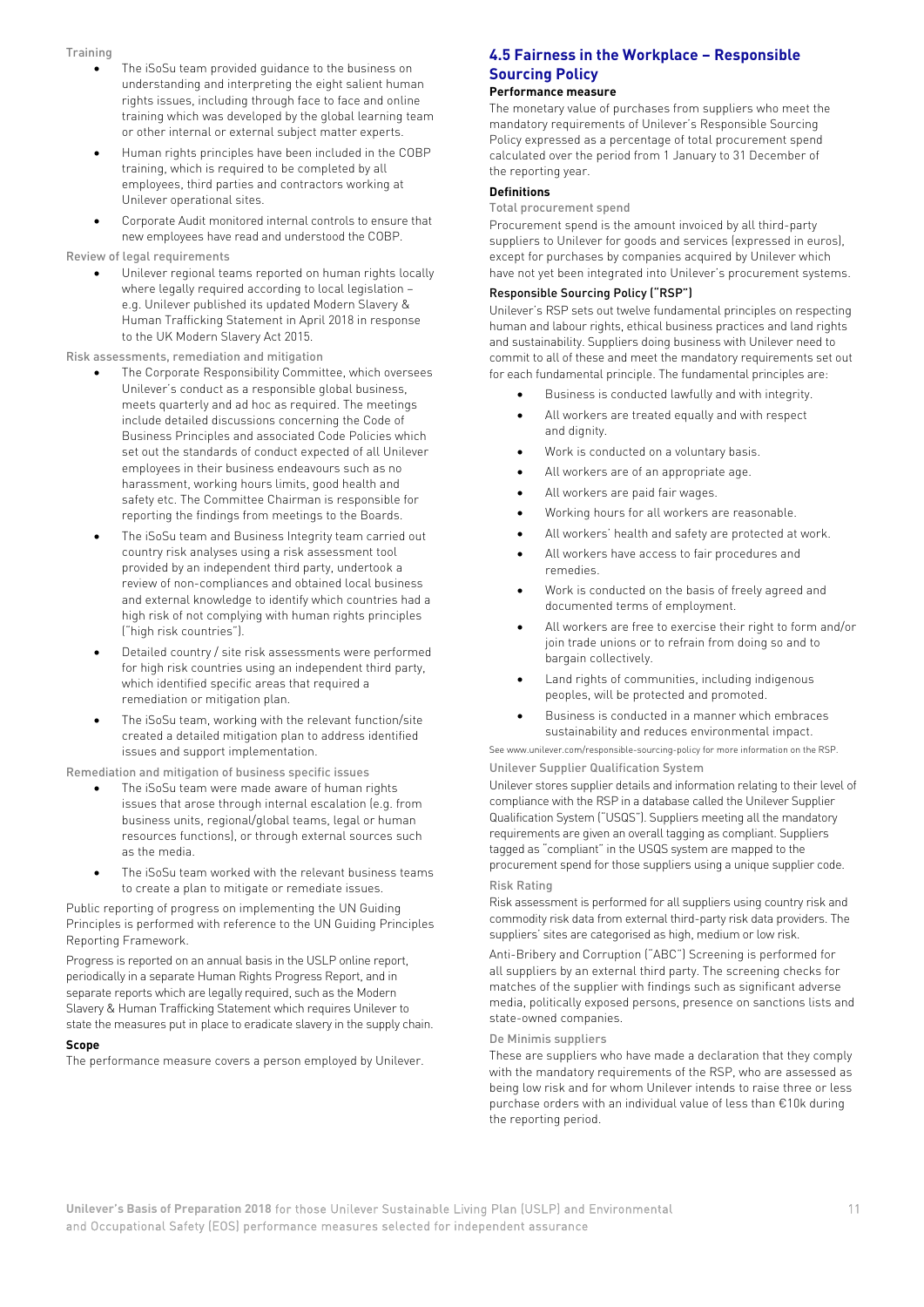#### Mature Programme suppliers

These are suppliers who have demonstrated to Unilever that they operate their own responsible sourcing programme which is sufficiently mature and robust to meet all the requirements of the RSP within their own operations and their extended supply chain. Mature Programme Suppliers are required to show that their own programme covers all the requirements of the RSP and that they conduct appropriate due diligence to assure compliance. Mature Programme suppliers are required to provide further information and evidence, regarding their responsible sourcing programme, which is evaluated by Unilever's Procurement and Integrated Social Sustainability teams. Approval is required every three years from the Vice President for Integrated Social Sustainability for a supplier to be classified as having a Mature Programme.

#### **Performance data preparation and assumptions**

Supplier registration

- Unilever requires all suppliers to complete a registration process through which the following information is obtained:
- Types of products and services to be provided;
- Country/countries from which goods or services will be provided to or produced for Unilever;
- Their head office location and details of any manufacturing or product handling sites from which Unilever will source goods or services;
- A declaration from the supplier that they will comply with the mandatory requirements of the RSP.
- Answers to a self-assessment questionnaire ("SAQ") on the extent of their compliance with the mandatory requirements of the fundamental principles of the RSP (including information relating to anti-bribery and corruption). De Minimis suppliers are not required to fill out the SAQ.

#### Risk assessment

The information from the supplier registration, plus country and commodity risk data from external third-party risk data providers is used to conduct a risk assessment. The suppliers' sites are categorised as high, medium or low risk.

#### Independent assessment of high risk sites

Suppliers who confirm they are compliant with the mandatory requirements and who have high risk sites are subject to an independent third-party audit. All high-risk sites, except high risk sites of Mature Programme suppliers, must be audited on a one, two or three-year cycle depending on the outcome of their most recent audit.

The type of audit performed is based on the type of product or service delivered. In general:

- Suppliers handling or supplying raw materials or finished goods: an on-site compliance audit is performed.
- Suppliers providing equipment or services: a remote desktop compliance audit is performed.

Audited sites need to rectify any non-compliances identified in the audits within 90 days. The Social Accountability Director can authorise an extension to this period in exceptional circumstances.

If at any time a grievance against any supplier is received by Unilever additional checks are carried out. If these checks confirm non-compliance with the mandatory requirements this supplier will then be deemed non-compliant.

#### Calculation

Compliant Suppliers are determined as follows:

- De Minimis suppliers that have declared they will comply with the mandatory principles are deemed to be compliant unless they have failed the ABC Screening.
- Suppliers with unaudited low and medium risk sites that have declared they will comply with the mandatory principles are deemed to be compliant subject to the application of a "discount factor" (see below) unless they have failed the ABC Screening.
- Suppliers approved as having a Mature Programme are deemed to be compliant unless they have failed the ABC Screening.
	- Suppliers with audited sites are deemed to be compliant if:
		- o 50% or more of their audited sites have either passed the audit or are in the process of rectifying the audit findings within 90 days.
		- o They have not failed the ABC Screening.

All other suppliers are deemed to be not compliant with the RSP. Discount factor

Our approach to auditing suppliers and sites now only focuses upon those considered to be high risk. However, to account for the possibility that there may be some medium and low risk sites that would not be compliant, we have calculated a 'discount factor' that is applied to the total compliant procurement spend.

The 'discount factor' is derived from medium and low risk sites who have voluntarily undergone compliance audits within the last 3 years up to the reporting date. The 'discount factor' is based on the best available information and not statistical sampling.

The percentage of procurement spend through suppliers which meet the mandatory requirements of the RSP is calculated as the total procurement spend by Unilever through suppliers which are "compliant" divided by total procurement spend by Unilever in the reporting period.

#### **4.6 Opportunities for Women – Build a genderbalanced organisation with a focus on management Performance measure**

The percentage of women who were in Unilever management roles as at 31 December 2018.

#### **Definitions**

- A Unilever management role is a position where employees are at a work level of 2, 3, 4, 5 or 6. Employees at work levels 1 are not in Unilever management roles. Work level ("WL") definitions are:
- WL1: Below Management Roles
- WL2: Manager Roles
- WL3: Director Roles
- WL4: Vice President (VP) Roles
- WL5: Senior Vice President (SCP / EVP) Roles
- WL6: Unilever Executive Board (ULE) Roles

#### **Scope**

All Unilever women employees are in the scope of the performance measure.

#### **Performance data preparation and assumptions**

The performance measure is reported annually as at 31 December.

The gender of employees as female and male is recorded by human resources ("HR") in Unilever's Online Global System for Human Resources ("HR global system") based on official identification (such as a passport or national identity card). Work levels are maintained in Unilever's HR global system based the role and position in which women are employed.

A list of all employees at WL2 to WL6 is extracted on the last working day of the year from the HR global system by the HR team. The list of female employees in management roles is then extracted and summed up by HR team to calculate the percentage of women in management roles.

Some of Unilever's employees are not captured in HR's global system. These are:

- 1. Plantation workers;
- 2. Employees of companies purchased by Unilever that have not yet been fully integrated into Unilever;
- 3. Employees of Unilever entities operating in embargoed countries.

**Unilever's Basis of Preparation 2018** for those Unilever Sustainable Living Plan (USLP) and Environmental 12 and Occupational Safety (EOS) performance measures selected for independent assurance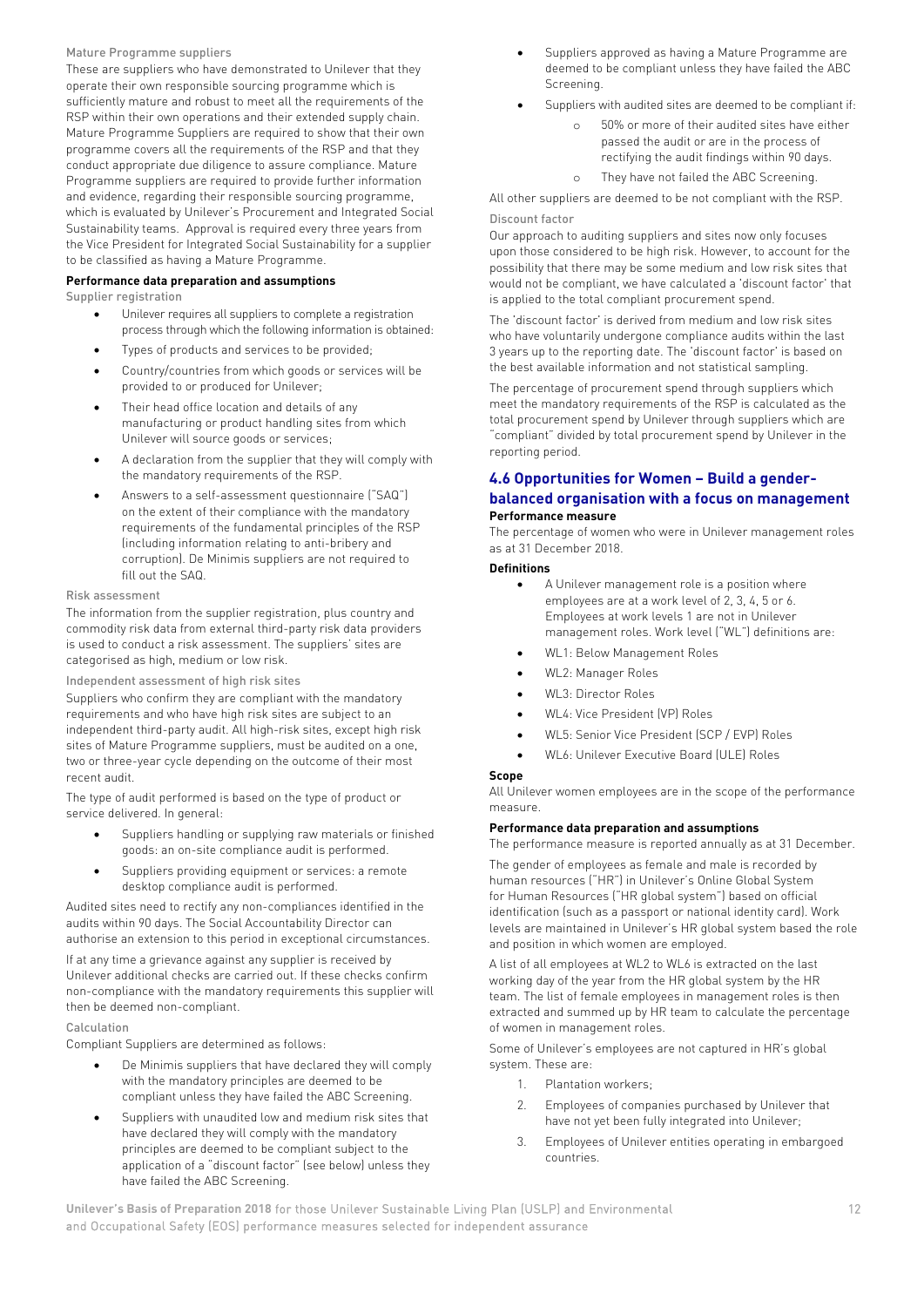The gender and work levels for these employees is manually collected for reporting at year end by the global HR team from local HR contacts at the respective Unilever entities, where the data is maintained on separate local HR systems.

#### **4.7 Opportunities for Women - Promote safety for women in communities where we operate**

#### **Performance measure**

Number of women enabled to access initiatives aiming to promote their safety for the period 1 January 2017 to 30 September 2018.

#### **Definitions**

We measure the number of women (which can include any female persons from 14 years upwards) who have been enabled to access an initiative which aims to promote their safety.

Promotion of safety for women is defined as 'improving the physical and psychological safety of women, including protection from sexual and gender-based violence (SGBV), especially sexual harassment in the workplace'.

The initiative includes direct ongoing face to face training on a number of safety related topics, including Domestic Violence and Sexual Harassment. The content for this training was developed in partnership with Dr Mutuma Ruteere, Director at Centre for Human Rights and Policy Studies in Kenya, based on a baseline study and research which demonstrated that this content would be likely to result in the improvement of safety for women.

The training provided as part of this initiative is delivered by the Unilever Tea Kenya welfare office and we deem the level of commitment made by Unilever is significant enough for all women in this initiative to be counted in our performance measure.

The initiative included in this performance measure (and their reporting periods) is Safety for Women and Girls initiative in Kenya (1 January 2017 to 30 September 2018).

We enable women to access this initiative through face to face training courses e.g. classroom, school, workshop, presenter led training courses.

For a woman to be counted in the performance measure they have to have attended at least one face to face training session.

The Metric Owner at Unilever will apply the following tests to determine that all initiatives are appropriate to be included under the definition of promoting safety:

- The subject matter and duration of the initiative is appropriate and relevant to the specific geography or situation
- The level of Unilever commitment is appropriate, through a significant commitment of financial/other resource contribution and/or provision of staff/people who direct or implement the initiative.

The Metric Owner at Unilever obtains a list of new initiatives to be included in the performance measure on an annual basis. Metric owner performs the following checks for each initiative:

- The initiative content is likely to result in the improvement of safety for women.
- All initiatives are appropriate to be included under the definition of promotion of safety.
- The initiative counts a woman only if she has attended at least one face to face training session.
- There are at least 1,000 women who have accessed the initiative.

If all above are met, the Metric Owner confirms which initiatives can be included and sets up the data collection, data aggregation and approvals processes with the initiative owner.

#### **Scope**

The country in scope of this performance measure in the current reporting period is Kenya, India and Tanzania.

An initiative is included in this performance measure when at least 1,000 women have accessed the initiative.

#### **Performance data preparation and assumptions**

The reporting period for each of the initiatives are noted above. Women who attend the training courses, aimed at promoting their safety, is input by the initiative owner into Unilever's Electronic Measurement and Analytics Solution ("ELMA"), which aggregates and stores a list of women who attend training courses. The Unilever data team extracts the list of women who have attended training courses into excel and checks that each woman is only counted once. The total list of women who have attended the training courses is summed in excel and reviewed by the Metric Owner.

There is no risk of counting women attending initiatives in Kenya (the Kenya Safety for Woman and Girls programme and the Kenya Tea Development Agency Sustainable Agriculture Initiative) more than once because the training delivered through the Kenya Safety for Women and Girls programme is to Unilever employees and their family members living on the Unilever tea estates who are separate from the smallholder farmers participating in the KTDA initiative. The smallholder farmers are not employed by Unilever and don't live on Unilever estates.

#### **4.8. Opportunities for Women - Enhance access to training and skills**

#### **Performance Measure**

Number of women we have enabled to access initiatives aiming to develop their skills for the period 1 October 2010 to 30 September 2018.

#### **Definitions**

We measure the number of women (which can include any female persons from 14 years upwards) who have been enabled to access an initiative which aims to develop their skills.

We provide women with training which enables them to develop new or additional skills in the following areas:

- a) Improving women's aptitude for work i.e. enable women to be better at their jobs or better able to secure a job through the provision of training on professional skills, vocational skills, office skills, business skills, agricultural skills and entrepreneurship skills.
- b) Improving women's skills in nutrition and health and wellbeing.

This can be achieved through training and development which meets one of the following three criteria:

- a) training curricula that is formally accredited with a recognized body or organization;
- b) training and skills courses delivered by qualified individuals or a recognized body or organization;
- c) training curricula which has been peer reviewed.

The initiatives included in this performance measure (and their reporting periods) are:

- Black Soy for Bango Initiative (31 December 2016 to 30 September 2018)
- Brilhante Cycle Initiative (11 April 2017 to 30 September 2018)
- Cargill Cocoa Promise (31 August 2015 to 30 September 2018)
- China Smallholder Farmers Initiative (1 January 2018 to 30 September 2018)
- Fair & Lovely Career Foundation (31 December 2016 to 30 September 2018)
- Fair & Lovely Foundation Scholarships Initiative (1 October 2010 to 30 September 2018)
- GAIN Partnership (30 September 2016 to 30 September 2018)
- Guddi Baji Beautician Initiative (1 January 2012 to 30 September 2016)
- I'm Walls Initiative (1 January 2018 to 30 September 2018)

**Unilever's Basis of Preparation 2018** for those Unilever Sustainable Living Plan (USLP) and Environmental 13 and Occupational Safety (EOS) performance measures selected for independent assurance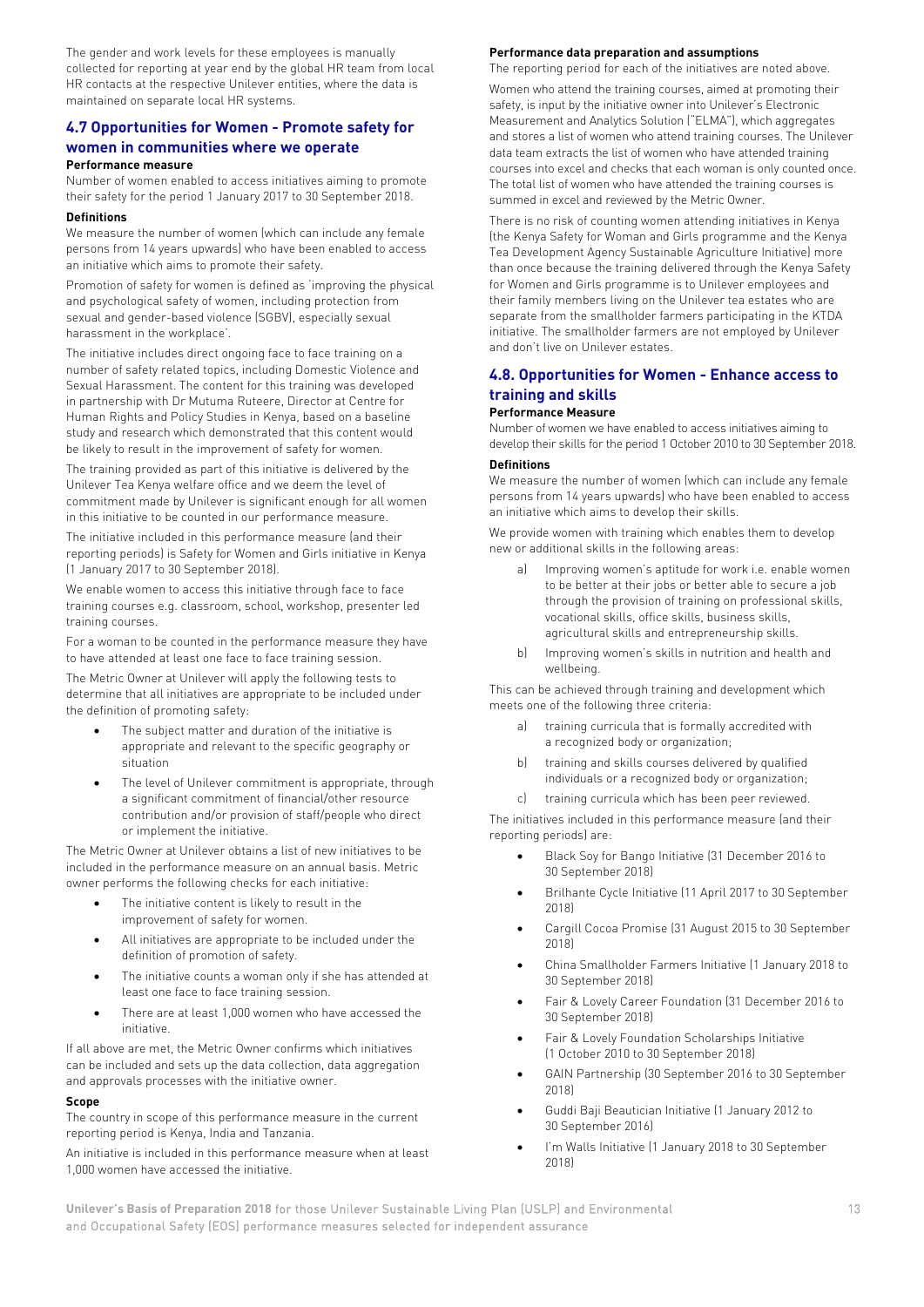- Kabisig Summits Initiative (1 January 2016 to 30 September 2018)
- KTDA Sustainable Agriculture Initiative (1 January 2014 to 30 September 2016)
- Marcatus Smallholder Farmers Initiative (1 June 2015 to 30 September 2018
- Prabhat Enabling Livelihoods Initiative (30 September 2014 to 30 September 2018)
- Rin Career Ready Academy Initiative Bangladesh (1 January 2018 to 30 September 2018)
- Rin Career Ready Academy Initiative India (31 July 2016 to 30 September 2018)
- Surf School of Shine Initiative (23 November 2016 to 30 September 2018)
- Sustainable Tea Vietnam Phase II Initiative (30 September 2016 to 30 September 2018)
- Tea Vietnam Initiative (1 November 2013 to 30 September 2016)
- Trustea Plantation Workers Initiative (10 July 2013 to 30 September 2018)
- Trustea Smallholder Farmers Initiative (10 July 2013 to 30 September 2018)
- Unilever Learning Hub and My Learning Initiative (1 October 2016 to 30 September 2018)
- Unilever Tea Tanzania Nutrition Programme (1 April 2018 to 30 September 2018)
- Upscaling Vanilla Madagascar Initiative (1 November 2016 to 30 September 2018)
- WE-Care Partnership (30 September 2016 to 30 September 2018)

We enable women to access initiatives in the following ways:

- Face to face programmes or training courses. OR
- Virtual/remote training courses or programmes. OR
- Through being a member of a farm household which has achieved certification through sustainable farming certification made possible by Unilever.

For a woman to be included they have to have attended at least one face to face training session, to have enrolled in at least one virtual/remote training course or programme, or be a member of a farm household that has achieved certification. We count women who have enrolled in virtual/remote training courses or programmes but may not have completed the courses or programmes. This is because course completion data is not always available for virtual/remote training courses or programmes.

Virtual training is made available through digital and/or mobile devices, with people registering via Facebook or Google accounts or using their mobile phone number. Where we do not have gender and/or age data of individuals who have registered, an estimate is calculated based on those who have recorded their gender and age upon registration.

The Metric Owner at Unilever will apply the following tests to determine that all initiatives are appropriate to be included under the definition of developing skills:

- the subject matter and duration of the initiative is appropriate and relevant to the specific geography or situation;
- the level of Unilever commitment is appropriate, through a significant commitment of financial/other resource contribution and/or provision of staff/people who direct or implement the initiative.

The Metric Owner at Unilever obtains a list of new initiatives to be included in the performance measure on an annual basis. Metric owner performs the following checks for each initiative:

- The training and development meets one of the three criteria outlined above (i.e. accredited organisation, or qualified individual or peer reviewed).
- The tests are performed to determine that all initiatives are appropriate to be included under the definition of developing skills. (i.e. duration of the course and level of commitment).
- The initiative counts a woman only if she has attended at least one face to face training session, enrolled in at least one virtual/remote training course or programme, or is a member of a farm household that has achieved certification.
- There are at least 1,000 women who have accessed the initiative.

If all above are met, the Metric Owner confirms which initiatives can be included and sets up the data collection, data aggregation and approvals processes with the initiative owner.

#### **Scope**

The countries in scope of this performance measure in the current reporting period are Bangladesh, Brazil, China, Côte d'Ivoire, India, Indonesia, Kenya, Madagascar, Malaysia, Nigeria, Pakistan, Philippines, South Africa, Tanzania, Vietnam, Zimbabwe and all other countries where Unilever has operational sites. Operational sites cover manufacturing, non-manufacturing (offices, research and development facilities and data centres) and logistics sites such as warehouses.

An initiative is included in this performance measure when at least 1,000 women have accessed the initiative.

#### **Performance data preparation and assumptions**

The reporting period for each of the initiatives are noted above. There are different data preparation processes for the initiatives:

#### KTDA Sustainable Agriculture Initiative

The number of women enabled is an extrapolation based on the number of farms certified by the Rainforest Alliance and an estimate of the number of adult female household members on these farms. The extrapolation is calculated using the method below:

The number of farms completing certification (which is based on data from the Sustainable Agriculture Network (SAN) multiplied by the average number of adult household members on farms [3.2] (which is based on research from the Rainforest Alliance, 2009) multiplied by the national average percentage of women involved in farming [34%] (which is based on research conducted by the Kenyan Bureau of Statistics, 2016). Therefore, the calculation is number of certified farms x 3.2 x 34% = number of adult female farm household members.

Farms must be compliant with the training requirement of the Sustainable Agriculture Standard to achieve certification, and Rainforest Alliance audit a sample of farms to verify that each farm has met all the requirements of certification.

We assume that the adult female household members on these farms have been given access to the training that has been provided as part of the certification process, either through direct attendance at training or indirectly through knowledge passed on from those who have attended. This is based on the nature of smallholder farms, where in most instances all household members are involved in the farming.

#### Unilever Learning Hub and My Learning Platform

Virtual and face to face training is made available through the Human Resources ("HR") learning system (Learning Hub) and Degreed platform (My Learning). A list of employees who have completed training courses is extracted from the two systems. The Unilever HR team tags the employees as male or female. Only women completing courses which are aimed at developing their skills, are counted.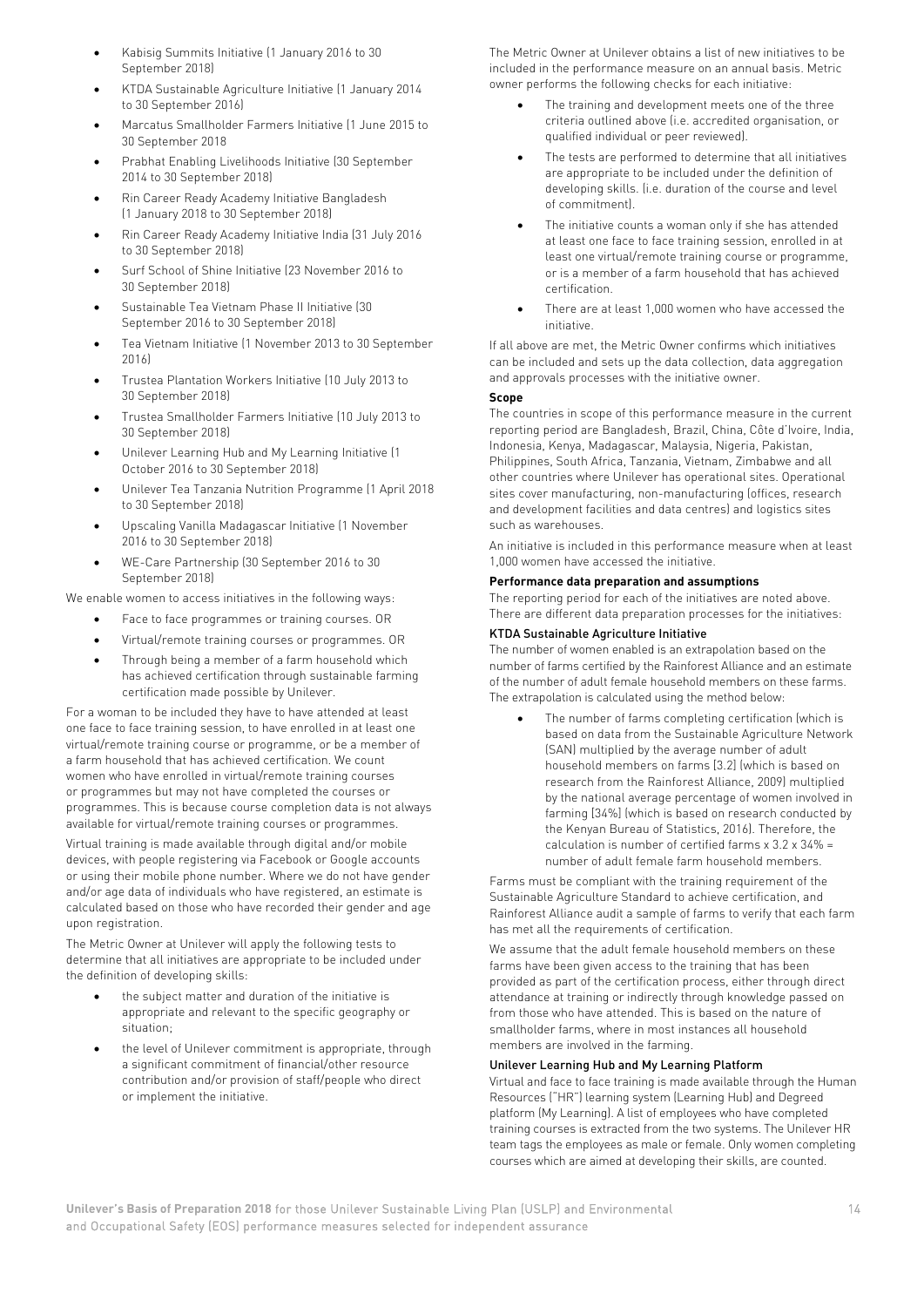The number of women completing at least one training session during the reporting period is calculated on an excel spreadsheet. The supporting documentation and calculation is uploaded into Unilever's Electronic Measurement and Analytics Solution ("ELMA") for review and approval by the Metric Owner.

#### All other initiatives

The number of women who have been enabled to access initiatives, aimed at developing their skills is calculated for each initiative by Unilever or its implementation partners by aggregating the individual women who have accessed the initiative. Where the number of women for an initiative is calculated by the implementation partner, it can be reported by the implementation partner to Unilever either as a cumulative number for the full reporting period or as an incremental number for the most recent year of reporting period which Unilever will aggregate to the previous year's cumulative results for the initiative. The cumulative results of the initiatives are then aggregated into a total number of women. The supporting documentation and calculation is uploaded into Unilever's Electronic Measurement and Analytics Solution ("ELMA") for review and approval by the Metric Owner.

The risk of double counting exists where i) women can access more than one initiative because the initiatives are run in the same country or are targeted at the same group of women or ii) women can access the same initiative more than once in one year or over a number of years. The Metric Owner performs an assessment of this risk during the reporting period by checking for any instances where different initiatives have been run in the same locations and by checking if any repeated initiatives have been run in the same location since the start of the reporting period of the initiative. Where the risk of double counting is identified, the Metric Owner manually reviews the list of women who have accessed the initiatives to identify if any women have been counted twice. The women who have attended twice are removed from the attendance lists of the most recent initiatives.

### **4.9 Opportunities for Women - Expand opportunities in our retail value chain**

#### **Performance measure**

Number of women enabled to access initiatives aiming to expand their opportunities in our retail value chain for the period 1 July 2017 to 30 September 2018.

#### **Definitions**

We measure the number of women (which can include any female persons from 14 years onwards) who have been enabled to access an initiative which aims to expand their opportunities in our retail value chain (which includes all activities related to selling or distributing our products).

Expanding opportunities is defined as 'gaining employment, starting or growing a business in our retail value chain'. We expand opportunities in a number of ways, either directly or in partnership with civil society organisations, governments or financial institutions:

- Through securing employment of women in a business, or helping them to set up or grow their own business, which is selling Unilever products either directly to the public, or to retail outlets. For example, by providing start-up capital.
- Through improving access to markets, information and financing. For example, women small-scale retailers obtaining credit through our distributors.

The initiatives included in this performance measure (and their reporting periods) are:

- Guddi Baji (1 July 2018 to 30 September 2018)
- Saubhagya (1 July 2018 to 30 September 2018)
- Shakti (1 July 2017 to 30 September 2018)
- Shakti Middle Americas (1 July 2018 to 30 September 2018)
- Shakti Nigeria (1 July 2017 to 30 September 2018)

For women to be included they have to be actively involved in an initiative selling or distributing Unilever products. For women selling or distributing Unilever products, this means that they must have recorded at least one transaction with Unilever in the previous three months prior to the end of the reporting period.

The Metric Owner at Unilever will apply the following tests to determine that all initiatives are appropriate to be included under the definition of expanding opportunities for women in our retail value chain:

- The subject matter and duration of the initiative is appropriate and relevant to the specific geography or situation.
- The level of Unilever commitment is appropriate, through a significant commitment of financial/other resource contribution and/or provision of staff/people who direct or implement the initiative.

The Metric Owner at Unilever obtains a list of new initiatives to be included in the performance measure on an annual basis. Metric owner performs the following checks for each initiative:

- The tests are performed to determine that all initiatives are appropriate to be included under the definition of expanding opportunities.
- The initiative is aimed at expanding opportunities within Unilever's retail value chain.
- The initiative counts a woman only if she is actively involved selling or distributing Unilever products.
- There are at least 1,000 women who have accessed the initiative.

If all above are met, the Metric Owner confirms which initiatives can be included and sets up the data collection, data aggregation and approvals processes with the initiative owner.

#### **Scope**

The countries in scope of this performance measure in the current reporting period are Colombia, El Salvador, Guatemala, India, Nigeria, Pakistan and Sri Lanka.

An initiative is included in this performance measure when at least 1,000 women have accessed the initiative.

#### **Performance data preparation and assumptions**

The reporting period for each of the initiatives are noted above.

The number of women who have been enabled to access initiatives, aimed at expanding their opportunities are calculated for each initiative by Unilever or its implementation partners by aggregating the individual women who have accessed the initiative and reported as a cumulative number for the full reporting period into Unilever's Electronic Measurement and Analytics Solution ("ELMA"). The supporting documentation and calculation is uploaded into ELMA for review and approval by the Metric Owner.

The risk of double counting exists where i) women can access more than one initiative because the initiatives are run in the same country or are targeted at the same group of women or ii) women can access the same initiative more than once in one year or over a number of years. The Metric Owner performs an assessment of this risk during the reporting period by checking for any instances where different initiatives have been run in the same locations and by checking if any repeated initiatives have been run in the same location since the start of the reporting period of the initiative. Where the risk of double counting is identified, the Metric Owner manually reviews the list of women who have accessed the initiatives to identify if any women have been counted twice. The women who have attended twice are removed from the attendance lists of the most recent initiatives.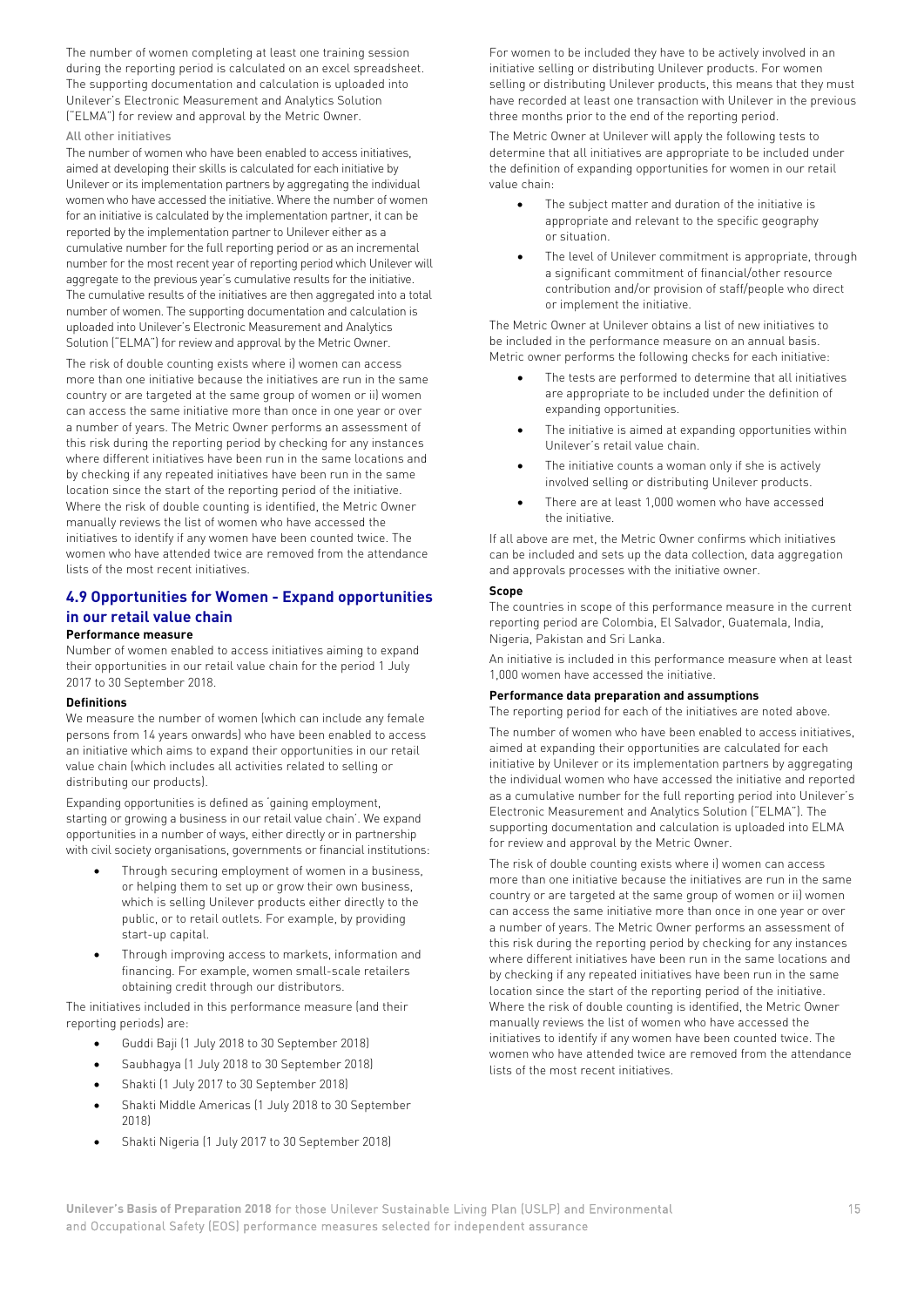### **5. Environmental and Occupational Safety performance data preparation**

Sections 5.1 – 5.6 detail the basis of preparation for each EOS performance measure.

#### **5.1 Water – Quantity of water abstracted by manufacturing sites Performance measures**

#### Water abstracted in  $m^3$  per tonne of production.

- Change in the volume of water in cubic meters  $[m<sup>3</sup>]$ abstracted in 2018 (1 October 2017 to 30 September 2018) compared to 2008 (1 January 2008 to 31 December 2008).
- Percentage change in the volume of water abstracted per tonne of production in 2018 (1 October 2017 to 30 September 2018) compared to 2008 (1 January 2008 to 31 December 2008).

#### **Definition**

Each factory records water abstracted for use in manufacturing from various sources. These sources are classified as; municipal/piped sources, groundwater (direct abstraction by site), surface water (direct abstraction from river or lake), brackish/saline sources (direct abstraction from estuary or sea), water delivered to site by tanker, non-contact cooling water (any source).

Total water abstracted is the sum of these sources, measured in cubic metres.

We calculate water abstracted per tonne of production, based on total water abstracted in cubic metres divided by the sum of production volume in tonnes reported by each manufacturing site.

#### **Scope**

Manufacturing sites included in the performance measures are those which meet all the following criteria:

- The site is owned or leased by Unilever.
- Unilever personnel are running/controlling the site.
- The site manufactures or packs Unilever products or materials used in Unilever products.
- Production lines on new sites are only included once fully commissioned, which occurs once there has been signoff by technology providers and R&D sign-off.

A manufacturing site may have one or more factories. Reporting will be performed for individual factories on a manufacturing site when the above conditions are met for one or more of the factories on the site.

Manufacturing sites excluded from the performance measures are those that meet the following criteria:

- Sites which are owned by Unilever but are run by third party companies.
- Sites owned by third parties that produce (pack or make) our products.
- Sites that are under commissioning. Indicators for when a site is still under commissioning, includes:
- Site not been released for normal production for more than 72 consecutive hours.
- No quality norms being achieved over a similar time period while running at rated throughput.
- Not all sections / modules within the plant being able to perform to rated parameters.
- Site not yet being depreciated.
- Technology quarantee checks not yet performed.
- Sites where decommissioning has started.

Non-manufacturing sites are offices, research laboratories and marketing/sales organisations.

Water used at our manufacturing sites from the following sources are excluded from total water abstracted:

- Rainwater captured and treated on the manufacturing site; and
- Embedded water or water contained in raw materials.

#### **Performance data preparation and assumptions**

Water abstraction data is taken from meter reads/invoices and captured by each manufacturing site in the EPR system. All data is recorded in cubic metres. The EPR system summarises and aggregates the data into standard reports by manufacturing site and at regional and global levels.

### **5.2 Water - Emissions of chemical oxygen demand (COD) by manufacturing sites**

#### **Performance measure**

• • Chemical oxygen demand (COD) in kg per tonne of production in 2018 (this covers the period 1 October 2017 to 30 September 2018).

#### **Definition**

COD represents the ingredients and product lost from our manufacturing processes in process wastewaters. It arises mainly during cleaning operations.

COD is widely used by regulatory bodies to control industrial wastewaters and to calculate the correct level of charges for downstream municipal wastewater treatment, which is designed to remove most of the COD before the wastewater is discharged to the environment.

#### **Scope**

Manufacturing sites included in the performance measures are those which meet all the following criteria:

- The site is owned or leased by Unilever.
- Unilever personnel are running/controlling the site.
- The site manufactures or packs Unilever products or materials used in Unilever products.
- Production lines on new sites are only included once fully commissioned, which occurs once there has been signoff by technology providers and R&D sign-off.

A manufacturing site may have one or more factories. Reporting will be performed for individual factories on a manufacturing site when the above conditions are met for one or more of the factories on the site.

Manufacturing sites excluded from the performance measures are those that meet the following criteria:

- Sites which are owned by Unilever but are run by third party companies.
- Sites owned by third parties that produce (pack or make) our products.
- Sites that are under commissioning. Indicators for when a site is still under commissioning, includes:
	- o Site not been released for normal production for more than 72 consecutive hours.
	- o No quality norms being achieved over a similar time period while running at rated throughput.
	- o Not all sections / modules within the plant being able to perform to rated parameters.
	- o Site not yet being depreciated.
	- o Technology guarantee checks not yet performed.
	- o Sites where decommissioning has started.

Non-manufacturing sites are offices, research laboratories and marketing/sales organisations.

The Unilever COD data represents the effluent load discharged from the boundary of the manufacturing site. It is typically calculated from a representative concentration of COD in the wastewater and volumetric flow of the wastewater.

**Unilever's Basis of Preparation 2018** for those Unilever Sustainable Living Plan (USLP) and Environmental 16 and Occupational Safety (EOS) performance measures selected for independent assurance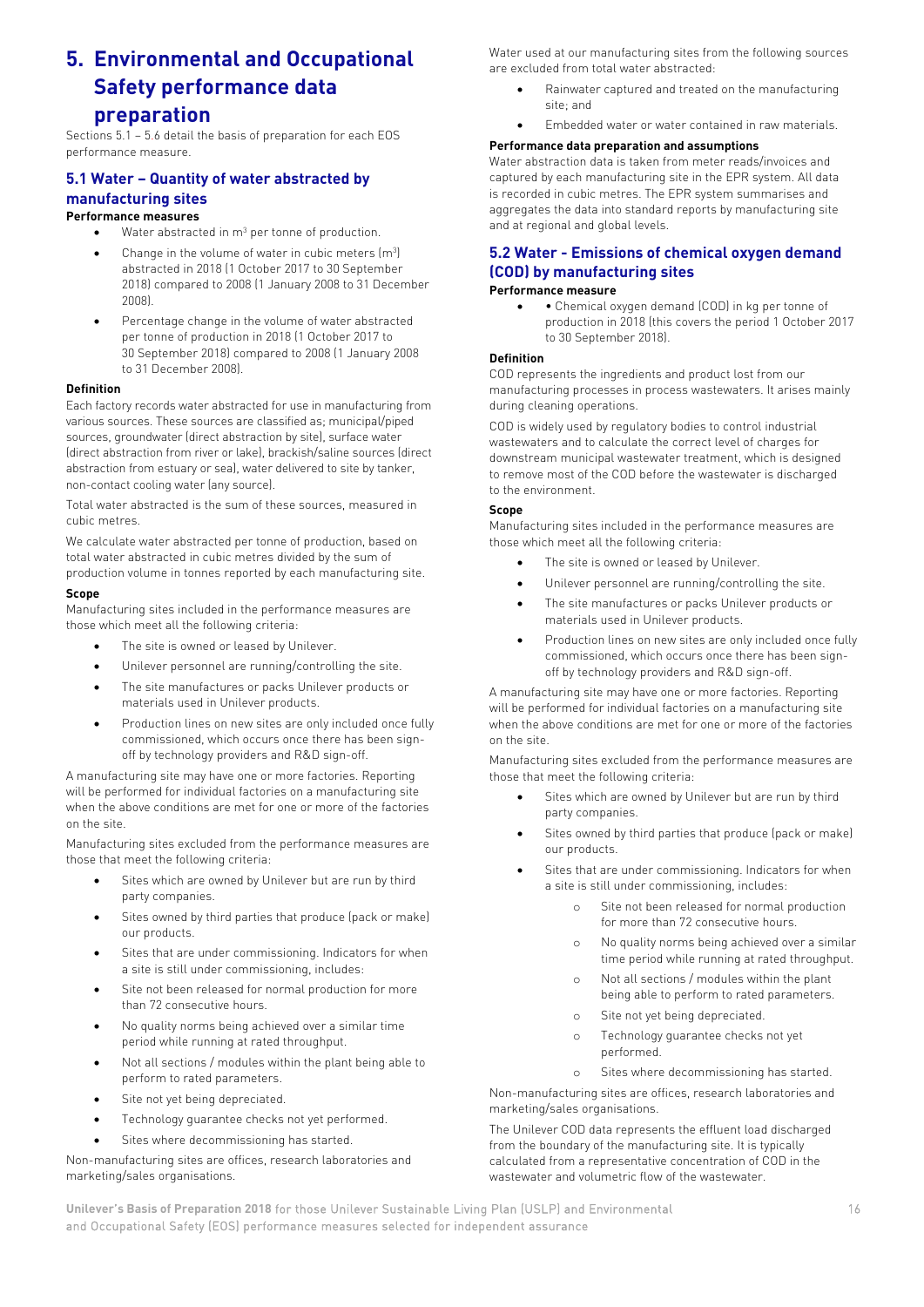Reuse of COD on-site, for example through irrigation of land on the Unilever site, is excluded from reported COD.

#### **Performance data preparation and assumptions**

The COD load is typically calculated using COD concentration data measured in on site laboratories or those of wastewater treatment companies and volumetric flow data from effluent flow meters on site.

Where direct measurement of COD is not carried out, estimation methodologies are applied by applying a standard conversion factor to COD measurement with reference to BOD (Biological Oxygen Demand) measurements and COD:BOD ratios for sites with similar product output or by using an average COD concentration per tonne of production based on similar manufacturing sites or those obtained during production trials.

The data does not make any allowance for the fact that based on individual site data we estimate that around a further 90% of this material is removed in municipal wastewater treatment plants. Consequently the COD load which actually reaches the environment is much lower.

#### **5.3 Greenhouse gas emissions and energy use by manufacturing sites**

#### **Performance measures**

- CO2 emissions from energy use (market and location based) in tonnes in 2018 (this covers the period 1 October 2017 to 30 September 2018).
- CO<sub>2</sub> emissions from energy use in kg per tonne of production (market based) in 2018 (this covers the period 1 October 2017 to 30 September 2018)
- Change in the tonnes of CO<sub>2</sub> emissions from energy use (market based) in 2018 (1 October 2017 to 30 September 2018) compared to 2008 (1 January 2008 to 31 December 2008).
- Percentage change in CO<sub>2</sub> from energy use (market based) per tonne of production in 2018 (1 October 2017 to 30 September 2018) compared to 2008 (1 January 2008 to 31 December 2008).
- Total energy use in GJ per tonne of production.

Goal setting and tracking is performed using market-based CO2 emissions.

#### **Definition**

Each factory records energy used in manufacturing under various energy sources e.g. gas, oil (Scope 1 sources), purchased electricity and steam (Scope 2 sources) etc. Each energy use is converted to gigajoules (GJ), using standard conversion factors and calorific values.

CO2 emissions from energy used in manufacturing sites is calculated from energy use in GJ multiplied by the carbon emission factor for each energy type (in kg CO<sub>2</sub> per GJ).

The carbon emission factors for scope 2 emissions are applied in terms of the two methods provided by the GHG Protocol: 1. Location-based: All electricity purchased is converted into CO2 emissions using the average grid emissions factor for electricity in the country in which it is purchased. Renewable Energy Certificates ("RECs") are not applied to the total Scope 2 emissions. 2. Marketbased: All electricity purchased is converted to CO2 using emissions factors from contractual instruments which Unilever has purchased or entered into.

The total amount of CO<sub>2</sub> emissions is the sum of CO<sub>2</sub> emissions for each energy source. This is measured in tonnes.

CO2 emissions per tonne of production is the total amount of CO2 emissions divided by the sum of production volume in tonnes reported by each manufacturing site. This is measured in kg per tonnes of production.

Energy from diesel/LPG used in forklifts, fire trucks and testing power generators on our manufacturing sites is excluded. CO2 emissions from use of biogenic fuels (biomass, wood pellets, etc.) is also excluded.

#### **Scope**

Manufacturing sites included in the performance measures are those which meet all the following criteria:

- The site is owned or leased by Unilever.
- Unilever personnel are running/controlling the site.
- The site manufactures or packs Unilever products or materials used in Unilever products.
- Production lines on new sites are only included once fully commissioned, which occurs once there has been signoff by technology providers and R&D sign-off.

A manufacturing site may have one or more factories. Reporting will be performed for individual factories on a manufacturing site when the above conditions are met for one or more of the factories on the site.

Manufacturing sites excluded from the performance measures are those that meet the following criteria:

- Sites which are owned by Unilever but are run by third party companies.
- Sites owned by third parties that produce (pack or make) our products.
- Sites that are under commissioning. Indicators for when a site is still under commissioning, includes:
- Site not been released for normal production for more than 72 consecutive hours.
- No quality norms being achieved over a similar time period while running at rated throughput.
- Not all sections / modules within the plant being able to perform to rated parameters.
- Site not yet being depreciated.
- Technology guarantee checks not yet performed.
- Sites where decommissioning has started.

Non-manufacturing sites are offices, research laboratories and marketing/sales organisations.

We measure the reduction in CO<sub>2</sub> which is one of the four main GHGs. We do not measure the three other main GHGs because our emissions are negligible. These are: nitrous oxide (produced mainly in nitric oxide manufacture), perfluorocarbons (mainly associated with aluminium and magnesium production) and sulphur hexafluoride (used in some electrical equipment). GHG emissions associated with fugitive losses of HFC refrigerants are not included within the scope of CO<sub>2</sub> emissions from energy used in manufacturing. These are not material compared to emissions from energy used.

Performance data preparation and assumptions Energy use data is taken from meter reads/invoices and captured for each manufacturing site in the EPR (Environmental Performance Reporting) system. The EPR system contains factors to convert common units of energy (e.g. cubic metres of gas or tonnes of oil) to a standard unit of energy (GJ). The EPR system summarises and aggregates the energy data into standard reports by manufacturing site and at regional and global levels. The total GJ of all energy used is calculated as the sum of all energy used.

Carbon emission factors are used to convert energy used in manufacturing to CO2 emissions. Carbon emission factors for Scope 1 energy sources such as fuels are provided by the Intergovernmental Panel on Climate Change ("IPCC"). Carbon emission factors for Scope 2 energy sources such as grid electricity, applied according to the location-based method, reflect the country where each manufacturing site is located and are provided by the International Energy Agency (IEA). Carbon emission factors for grid electricity calculated according to the 'marketbased method' are determined by contractual instruments which Unilever has purchased or entered into such as RECs, guarantees of origin, power purchasing agreements and utility contracts. Where supplier-specific emissions factors are not available a location-based factor is used.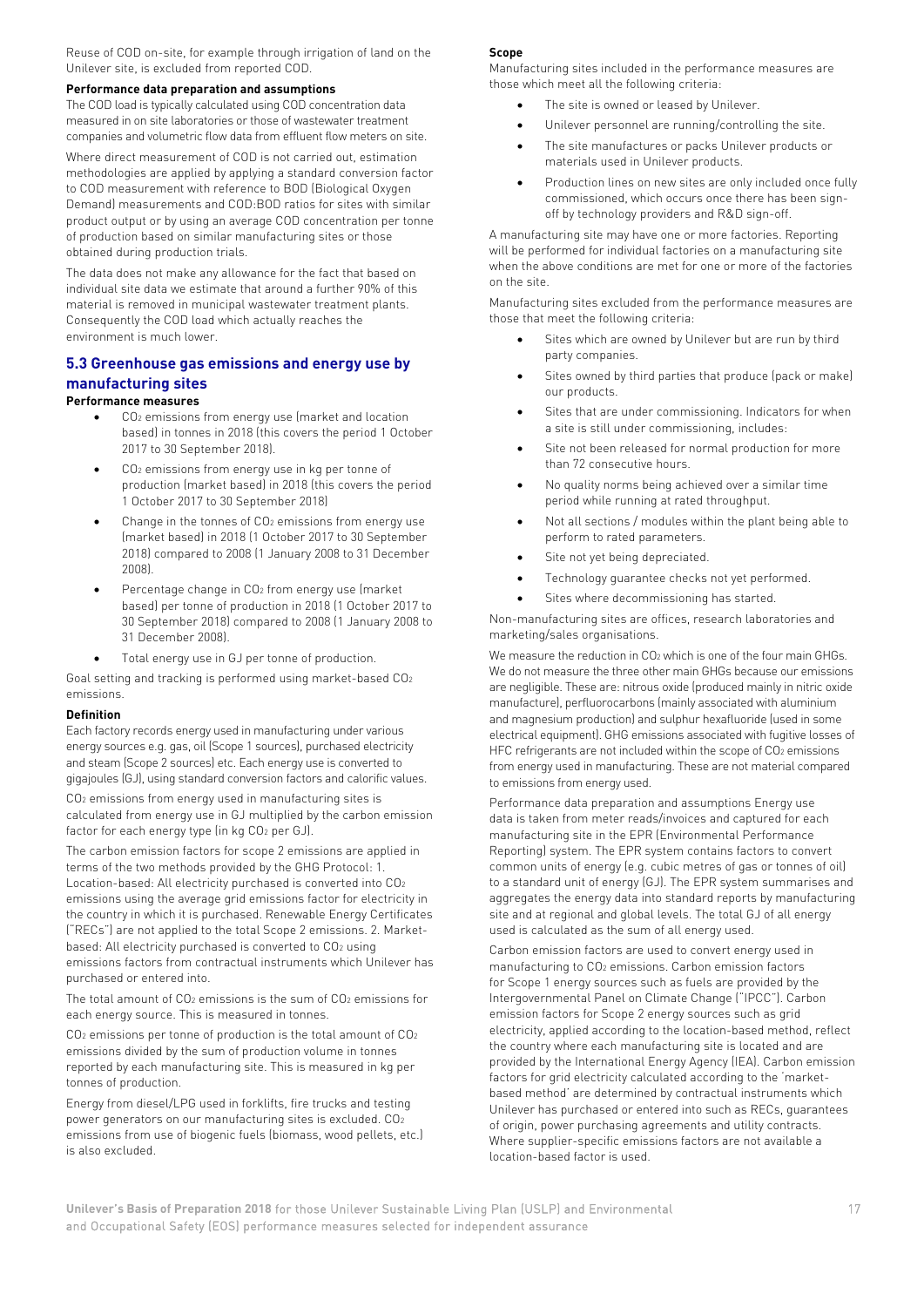The most recent IEA/EPA data set, which usually has a 3 year time lag, is applied to each reporting year e.g. national grid electricity emissions factors used in the calculation of 2018 emissions comes from 2014 IEA data. There are no annual changes to the IPCC factors. Total production volume is obtained from the EPR system.

#### **5.4 Waste – Total waste (hazardous and nonhazardous) disposed by manufacturing sites**

#### **Performance measure**

- The amount of total waste (hazardous and nonhazardous) sent for disposal in kg per tonne of production in 2018 (this covers the period 1 October 2017 to 30 September 2018).
- Change in the tonnes of total waste sent for disposal in 2018 (1 October 2017 to 30 September 2018) compared to 2008 (1 January 2008 to 31 December 2008).
- Percentage change in total waste sent for disposal per tonne of production in 2018 (1 October 2017 to 30 September 2018) compared to 2008 (1 January 2008 to 31 December 2008).

#### **Definition**

Waste is defined as hazardous or non-hazardous as classified under local legislation where the manufacturing site is located.

Disposal of waste refers to solid or liquid wastes that are exported by vehicle from a Unilever manufacturing site to landfill or to incineration without energy recovery.

We calculate kg disposed waste per tonne of production, based on total tonnes of disposed waste divided by the sum of production volume in tonnes reported by each manufacturing site.

#### **Scope**

Manufacturing sites included in the performance measures are those which meet all the following criteria:

- The site is owned or leased by Unilever.
- Unilever personnel are running/controlling the site.
- The site manufactures or packs Unilever products or materials used in Unilever products.
- Production lines on new sites are only included once fully commissioned, which occurs once there has been sign-off by technology providers and R&D sign-off.

A manufacturing site may have one or more factories. Reporting will be performed for individual factories on a manufacturing site when the above conditions are met for one or more of the factories on the site.

Manufacturing sites excluded from the performance measures are those that meet the following criteria:

- Sites which are owned by Unilever but are run by third party companies.
- Sites owned by third parties that produce (pack or make) our products.
- Sites that are under commissioning. Indicators for when a site is still under commissioning, includes:
- Site not been released for normal production for more than 72 consecutive hours.
- No quality norms being achieved over a similar time period while running at rated throughput.
- Not all sections / modules within the plant being able to perform to rated parameters.
- Site not yet being depreciated.
- Technology quarantee checks not yet performed.
- Sites where decommissioning has started.

Non-manufacturing sites are offices, research laboratories and marketing/sales organisations.

The metric does not include:

- Waste from building/demolition projects that are not directly related to production;
- Waste that is kept permanently on-site through recycling, for example, wastes that are mixed with concrete and used as building materials.
- Waste temporarily held on site until an economic batch quantity is available for transportation off-site.
- Waste from innovation and product trials carried out at manufacturing sites.
- Medical, sanitary or clinical waste.

#### **Performance data preparation and assumptions**

Sites have access to primary waste data. This is typically from weighbridge tickets and invoices from waste providers and is captured by each manufacturing site in the EPR system.

This metric is measured in the same way for all manufacturing sites. The EPR system summarises and aggregates the data into standard reports by manufacturing site and at regional and global levels.

#### **5.5 Occupational safety – Reduce workplace injuries and accidents (fatalities) Performance measure**

The number of occupational injury or work-related ill-health (WRIH) events which results from exposure to an occupational health and safety hazard(s), in the course of employment which results in death in 2018 (this covers the period 1 October 2017 to 30 September 2018).

#### **Definitions and scope**

The following are referred to as Class A fatalities and are included in the scope of this performance measure:

- Fatal occupational injuries and/or fatal work-related ill-health (WRIH) cases which occur on, or across the immediate external perimeter, of a Unilever site to a Unilever employee, while he/she is on duty, a contractor while he/she is working for Unilever (including on-site thirdparty operations) or a person visiting the Unilever site.
- Fatal occupational injuries or work-related ill-health (WRIH) which occur while a Unilever employee is away from a Unilever site but on company business (i.e. while on duty).

We record any of the following types of fatality, categorised as Class B and C separate to those described above. They are not included in the scope of the fatal accident performance measure but are reported separately internally:

- All fatal accidents involving members of the public which are associated with Unilever's own operations and/or associated with a Unilever employee while they are on duty. This does not include outsourced activities undertaken for us by third parties other than any fatal accidents at contract manufacturers/packers which occur while their employees are engaged in work for Unilever.
- In 2013, we introduced the recording of deaths from natural causes and suicides of anyone within a Unilever site. These incidents are only reportable internally.

Occupational safety metrics are recorded for all Unilever manufacturing and non-manufacturing sites (offices, research laboratories and marketing/sales organisation).

#### **Performance data preparation and assumptions**

We collect data and report on three categories of fatal accidents: employee on‐site, employee off‐site and contractor on‐site.

In addition to this fatality data, where such accidents may be deemed to be associated with our operations, Unilever also requires its individual organisations/units to report fatal accidents involving members of the public and those which occur at third‐ party contract manufacturers where they are producing goods and services for us. In common with other companies in our industrial sector, these incidents are only reportable internally.